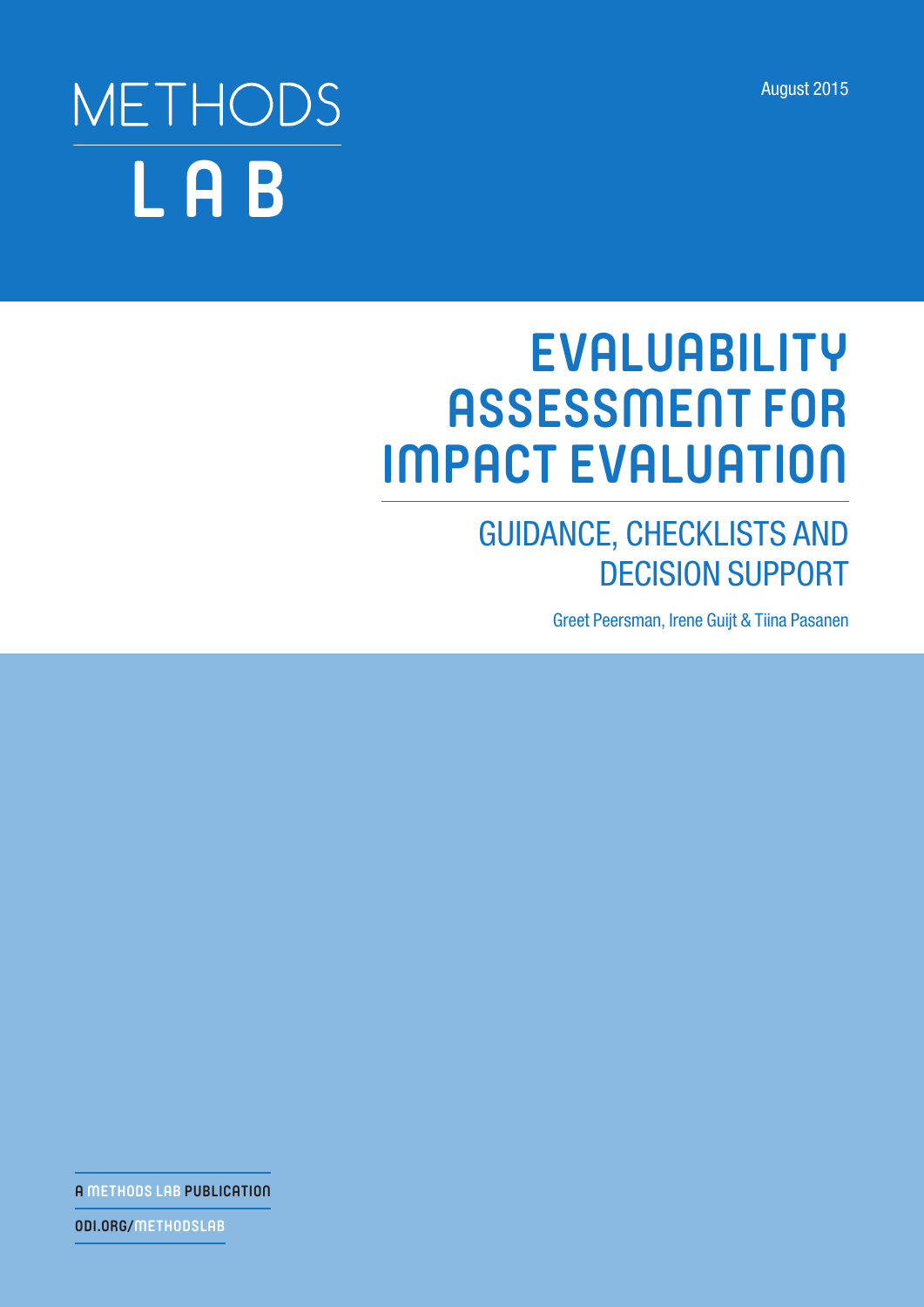The Methods Lab is an action-learning collaboration between the Overseas Development Institute (ODI), BetterEvaluation (BE) and the Australian Department of Foreign Affairs and Trade (DFAT). The Methods Lab seeks to develop, test, and institutionalise flexible approaches to impact evaluations. It focuses on interventions which are harder to evaluate because of their diversity and complexity or where traditional impact evaluation approaches may not be feasible or appropriate, with the broader aim of identifying lessons with wider application potential.

Readers are encouraged to reproduce Methods Lab material for their own publications, as long as they are not being sold commercially. As copyright holder, ODI requests due acknowledgement and a copy of the publication. For online use, we ask readers to link to the original resource on the ODI website. The views presented in this paper are those of the author(s) and do not necessarily represent the views of ODI, the Australian Department of Foreign Affairs and Trade (DFAT) and BetterEvaluation.

© Overseas Development Institute 2015. This work is licensed under a Creative Commons Attribution-NonCommercial Licence (CC BY-NC 3.0).

How to cite this guidance note: Peersman, G., Guijt, I., and Pasanen, T. (2015) 'Evaluability Assessment for Impact Evaluation'. A Methods Lab publication. London: Overseas Development Institute.



**Research** & Policy in **Development** 

Overseas Development Institute 203 Blackfriars Road London SE1 8NJ Tel +44 (0) 20 7922 0300 Fax +44 (0) 20 7922 0399 [info@odi.org.uk](mailto:info@odi.org.uk) <www.odi.org>



BetterEvaluation E-mail: bettereval@gmail.com www.betterevaluation.org



**Australian Government Department of Foreign Affairs and Trade**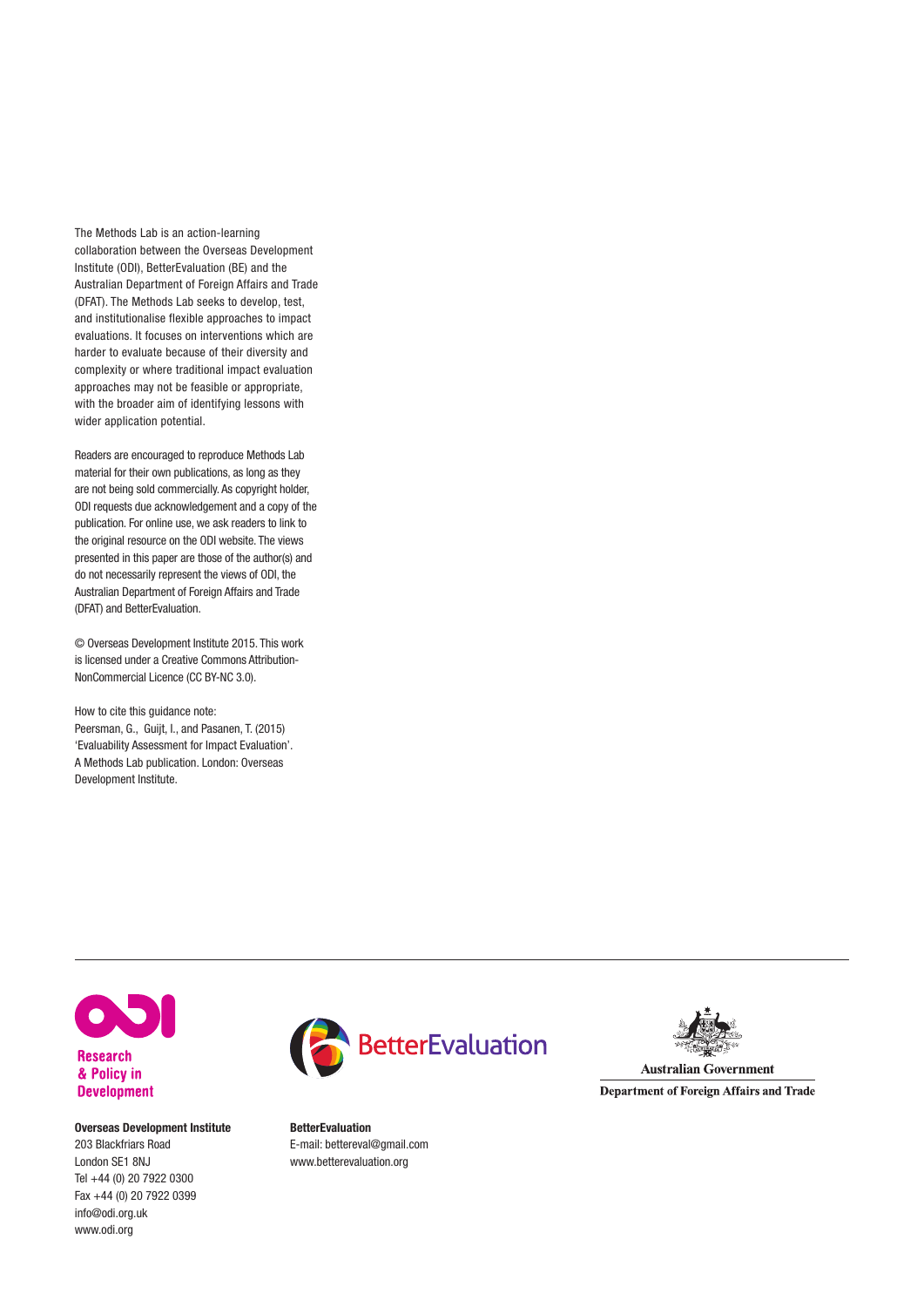# **Focus**

This guidance note focuses on the utility of, and guidance for, evaluability assessment before undertaking an impact evaluation.

# **Intended users**

The primary audience for this guidance note is evaluators conducting an evaluability assessment for impact evaluation. The secondary audience is people commissioning or managing an evaluability assessment for impact evaluation, as well as funders of an impact evaluation.

# **How to use it**

**Sections one and two** provide an overview of evaluability assessment and how it can be used for impact evaluation.

**Section three** provides guidance for planning to undertake an evaluability assessment for impact evaluation. This is informative for all intended users of the guidance note.

**Section four** includes checklists and decision support for evaluability assessments. The *checklist* is geared to those conducting the evaluability assessment and can be adapted to suit a particular context or purpose. The *decision support*  provides those conducting an evaluability assessment with evidence-based recommendations for impact evaluation funders and commissioners, about whether, when and how to proceed with the evaluation.

**Sections five and six** provide guidance on what to do after the assessment is concluded, and offer lessons learned from evaluability assessments in practice.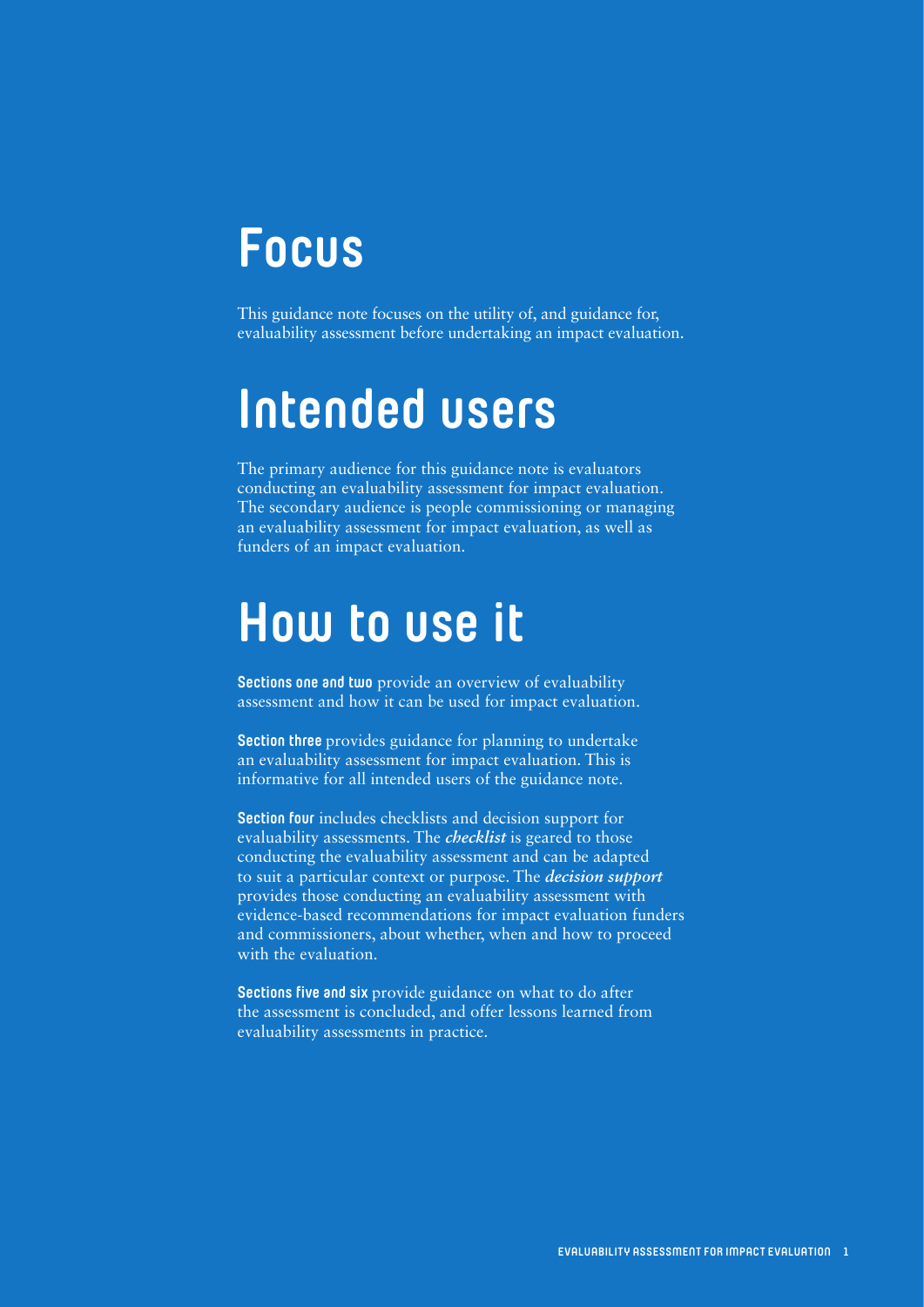# **Acknowledgements**

This guidance note is a Methods Lab publication, written by Greet Peersman (BetterEvaluation), Irene Guijt (Overseas Development Institute) and Tiina Pasanen (Overseas Development Institute). Peer reviewers include: Anne Buffardi (Overseas Development Institute), Rick Davies (Independent Consultant), Simon Hearn (Overseas Development Institute), Bron McDonald (Independent Consultant), and Patricia Rogers (BetterEvaluation).

The authors would like to acknowledge the work of Rick Davies and Elizabeth Dunn, whose papers this guidance note draws from:

- **•** Rick Davies (2013), 'Planning evaluability assessments A synthesis of the literature with recommendations', published by the Department For International Development (DFID) (available at: <http://bit.ly/1eFbd4u>)
- **•** Elizabeth Dunn (2008), 'Planning for cost effective evaluation with evaluability assessment', published by USAID (available at: [http://pdf.usaid.gov/pdf\\_docs/PNADN200.pdf](http://pdf.usaid.gov/pdf_docs/PNADN200.pdf))

In addition, the guidance note draws on the practical experiences of evaluability assessments conducted by the Methods Lab in Afghanistan, Nepal, and the Pacific. The authors would like to acknowledge the efforts of the participants, funders and evaluators who led assessments (Anne Buffardi, Overseas Development Institute; Maren Duvendack, University of East Anglia; and Bron McDonald, Independent Consultant). It also draws on the experiences of evaluability assessments supported by ITAD (UK) and the Department of Planning, Monitoring and Evaluation, in South Africa.

# **Acronyms**

BE - BetterEvaluation

- CBO Community Based Organisation
- DFAT Australian Department of Foreign Affairs and Trade
- DFID UK Department for International Development
- KEQ Key Evaluation Questions
- M&E Monitoring and Evaluation
- NGO Non-Governmental Organisation
- OECD-DAC Organisation for Economic Co-operation and Development Development Assistance Committee
- ODI Overseas Development Institute
- ToC Theory of Change
- USAID United States Agency for International Development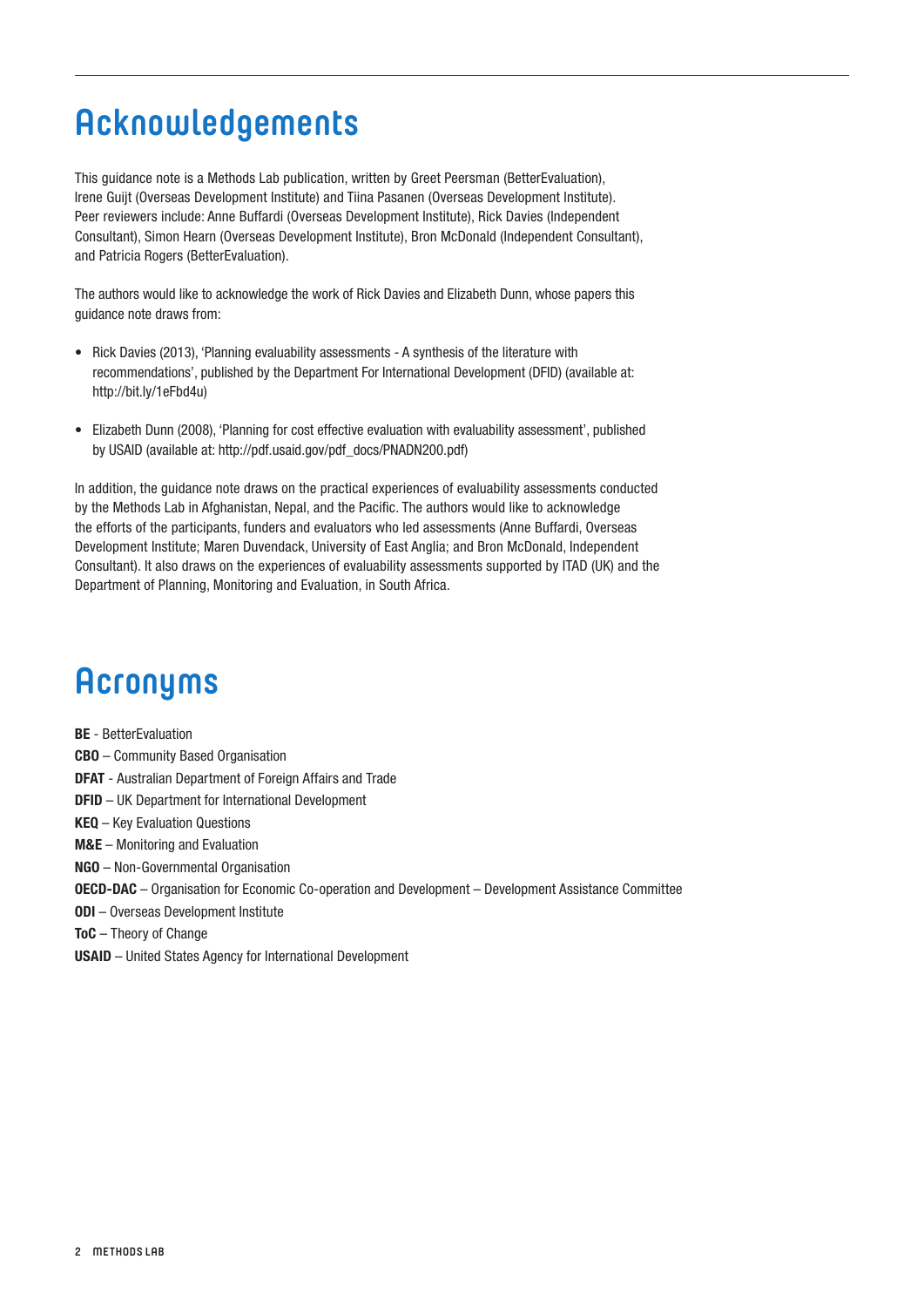# **Contents**

|    | 1. Using evaluability assessments                                             | 4               |  |  |
|----|-------------------------------------------------------------------------------|-----------------|--|--|
|    | What is evaluability and why assess it?                                       | 4               |  |  |
|    | How can an evaluability assessment be used?                                   | 4               |  |  |
|    | What should an evaluability assessment cover?                                 | 5               |  |  |
|    | 2. How can an evaluability assessment support impact evaluation?              | 6               |  |  |
|    | What is particular about impact evaluation?                                   | $6\phantom{1}6$ |  |  |
|    | How can an evaluability assessment support decision-making?                   | 6               |  |  |
| 3. | Getting started with an evaluability assessment for impact evaluation         |                 |  |  |
|    | Using an internal or external team                                            |                 |  |  |
|    | Clarifying the purpose and developing a checklist                             | 9               |  |  |
|    | Determining appropriate data collection methods                               | 9               |  |  |
|    | Being transparent about judgements                                            | 10              |  |  |
|    | Being realistic about required resources                                      | 11              |  |  |
|    | 4. Evaluability assessment checklist & decision support for impact evaluation | 12              |  |  |
| 5. | What happens after the assessment?                                            | 17              |  |  |
|    | 6. Lessons learned from practice                                              | 18              |  |  |
|    | 7. Additional resources                                                       | 24              |  |  |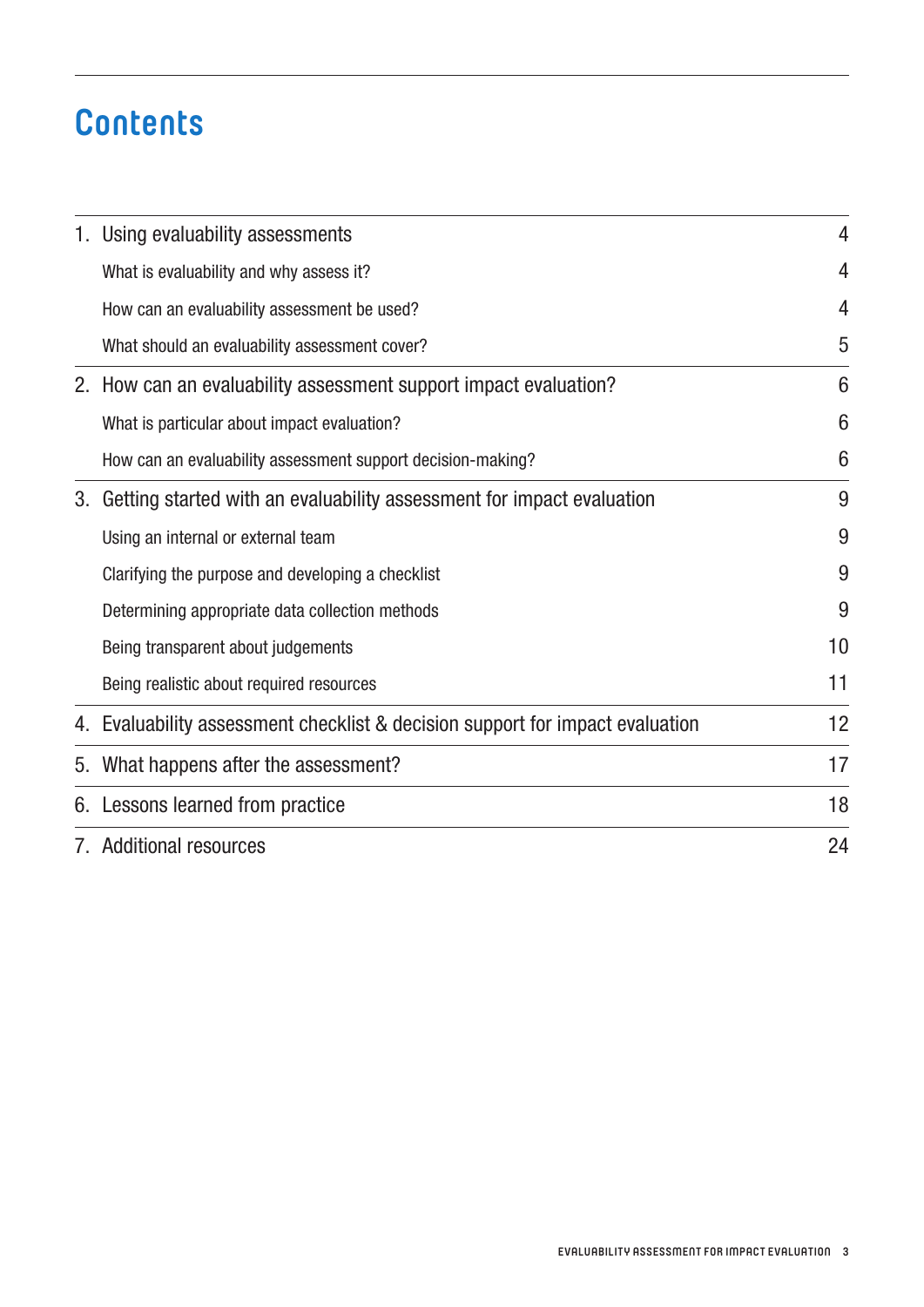# <span id="page-5-0"></span>**1. Using evaluability assessments**

# **What is evaluability and why assess it?**

The OECD-DAC defines evaluability as 'the extent to which an activity or project can be evaluated in a reliable and credible fashion'. It implies the use of a robust evaluation design to reduce the risk of irrelevant or invalid findings.

Provided there is intent to evaluate an intervention<sup>1</sup>, assessing its evaluability can usually be done for a small cost of the total evaluation budget. This is particularly relevant when done in relation to an impact assessment, and can prevent wasting valuable time and resources on a premature or inappropriately designed evaluation. As Dunn (2008) states: 'This investment will more than pay for itself by leading to impact assessment(s) that are valid, efficient, and useful'. Hence, an evaluability assessment is an additional tool in the evaluation management toolbox. However, it provides good value for money *only* if its findings are able to influence if, when and how subsequent evaluation gets done - which is a critical assumption.

Assessing evaluability is different from doing an evaluation. An evaluation aims to judge the merits of a particular intervention, whereas an evaluability assessment occurs *before* an evaluation, with the intent to recommend whether or when the evaluation should take place and how to maximise its value. In organisations with good intervention planning, stakeholder management and a sound monitoring and evaluation (M&E) approach, there may be no need for an evaluability assessment.

For a more in-depth discussion of uses of evaluability assessment and detailed case studies, we refer readers to a recent book by Trevisan and Walser (2015)<sup>2</sup> entitled *Evaluability assessment - Improving evaluation quality and use*. Trevisan and Walser revisit the history of the theory and practice of evaluability assessments since the 1970s. The authors argue that evaluability assessment practice now supports a much wider variety of programmes, stakeholder needs and purposes than originally conceptualised and used, including: programme development or modification; fostering an understanding of programme culture and context; developing interest in evaluation; building evaluation capacity; and serving as a precursor to a variety of evaluation approaches.

### **How can an evaluability assessment be used?**

Evaluability can be assessed at different stages of the intervention cycle. The timing of an evaluability assessment affects how it is used, as demonstrated below (see also **Table 1**).

- **• Early on in the intervention:** Problems of evaluability are often due to weak intervention logic and a lack of the right kind of, or good quality, data (Davies, 2013). At the intervention design stage, an evaluability assessment can be used to make explicit assumptions about the intervention, identify evidence gaps, assist the design process, and inform the proposed M&E system. Given that an intervention and context is likely to change over time, if an evaluability assessment is done early on in the intervention, it may have to be repeated at a later stage. This is to ensure that the most up-to-date information is available (especially if the assessment aims to inform an evaluation at the end of an intervention's implementation).
- At the end of the intervention: Assessing evaluability at this stage will give the most up-to-date information on the degree of 'difficulty' for carrying out an evaluation. However, the scope for corrective action is inevitably more limited. At this point, an assessment is particularly useful to pinpoint the most significant challenges that must be addressed in order to make an intended evaluation worthwhile. This may delay the evaluation and/or put restrictions on how the evaluation takes place and its findings are used. Sometimes, it is decided not to proceed with the evaluation. However, given the range of available evaluation methods, one can usually find a feasible way forward, though it may require re-negotiating how the findings are to be used.
- **• During intervention implementation:** Undertaking an evaluability assessment at any other stage in the intervention cycle (i.e., in between design and just prior to the end of the intervention) provides an opportunity to accommodate emerging knowledge or new organisational imperatives, to modify the intervention logic and adjust intervention delivery and data collection, where needed.

<sup>1</sup> An 'intervention' may be a service, project, programme, portfolio of activities or projects, legislation, policy, strategy, partnership etc.

<sup>2</sup> Trevisan M. and Walser T. (2015). Evaluability assessment. Improving evaluation quality and use. Thousand Oaks: Sage Publications, Inc.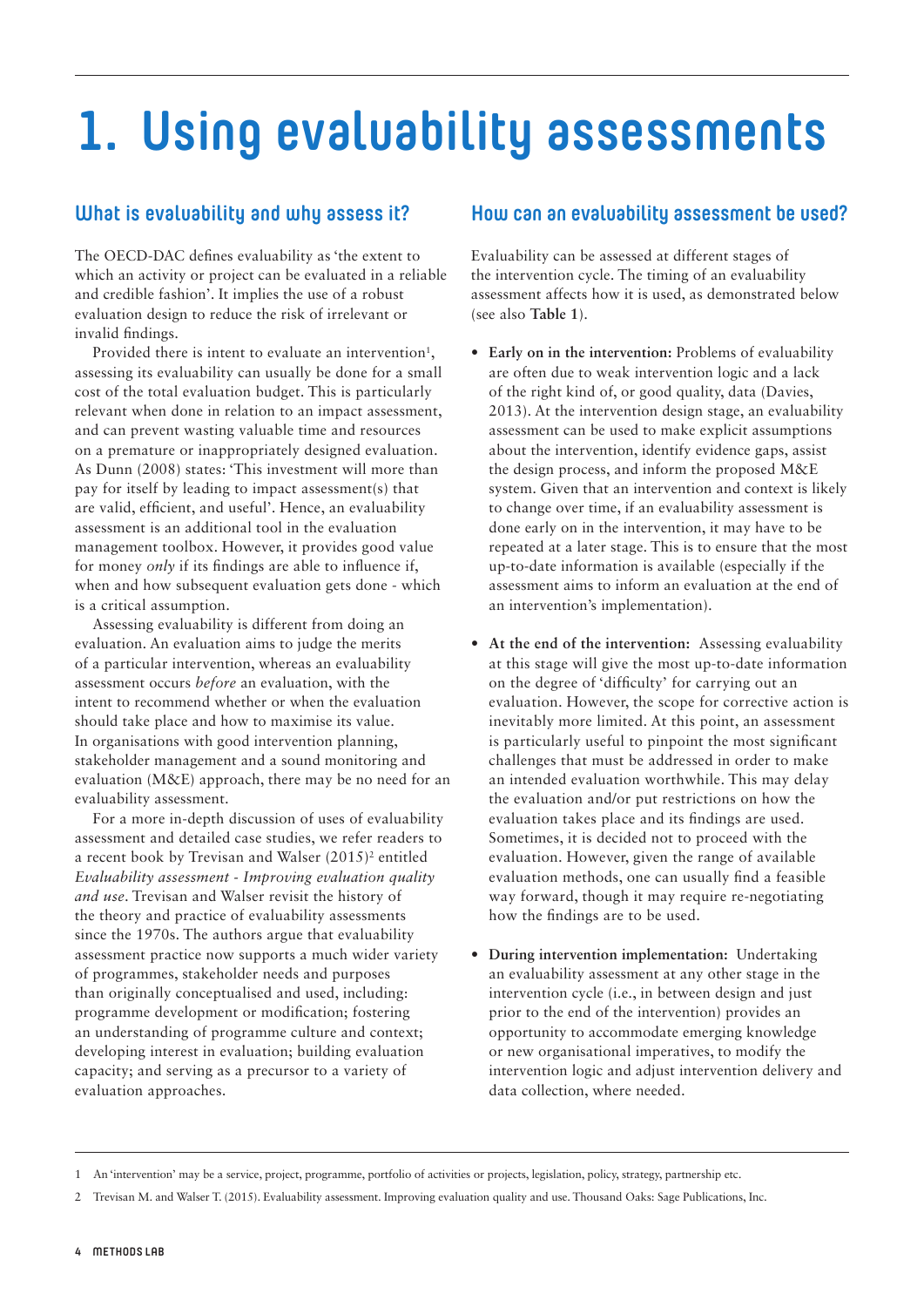### <span id="page-6-0"></span>**What should an evaluability assessment cover?**

An evaluability assessment should address three focus areas<sup>3</sup>:

- 1. Adequacy of intervention design for what it is trying to achieve.
- 2. Conduciveness of the institutional context to support an appropriate evaluation.
- 3. Availability and quality of information to be used in the evaluation.

How much attention you devote to each focus area will depend on the timing of the assessment and is closely linked to the assessment purpose (see **Table 1**). For example, it makes sense to focus more heavily on intervention design early on, when there is more scope for influencing it. Whereas, focusing on the conduciveness to evaluate becomes more important immediately prior to doing an evaluation.

Specific criteria should be defined to operationalise the three focus areas. These can be compiled in a 'checklist' to encourage comprehensive coverage of all relevant issues, or at least, make transparent which issues were not covered (see section 4).

#### **Table 1: Overview of the utility of an evaluability assessment**

| <b>Purpose</b><br>What is the main reason for doing<br>the evaluability assessment? | <b>Focus</b><br>Where should most attention<br>be focused?                               | <b>Timing</b><br>At what stage should the<br>evaluability assessment be done?              | <b>Outputs</b><br>What outputs can be expected?                                      |
|-------------------------------------------------------------------------------------|------------------------------------------------------------------------------------------|--------------------------------------------------------------------------------------------|--------------------------------------------------------------------------------------|
| To improve intervention design                                                      | Adequacy of the intervention design                                                      | Early on in the intervention<br>(ideally, prior to approval of the<br>intervention design) | Proposed refinements to<br>intervention logic                                        |
| To inform the design of the<br>M&E system                                           | Availability and quality of<br>information                                               | Early on in the intervention<br>(ideally, prior to approval of the<br>M&E system design)   | Proposed improvement of the<br>M&E system                                            |
| To decide if a planned evaluation<br>should take place now or later                 | Availability and quality of information<br>Conduciveness of the institutional<br>context | Just prior to evaluation                                                                   | Level of difficulty in conducting<br>evaluation now<br>Options for evaluation timing |
| To inform the design of a<br>planned evaluation                                     | Availability and quality of information<br>Conduciveness of the institutional<br>context | Just prior to evaluation                                                                   | Options for evaluation questions,<br>methods, resources and expertise                |

3 Based on the guidance and practices of key international agencies (see Davies 2013).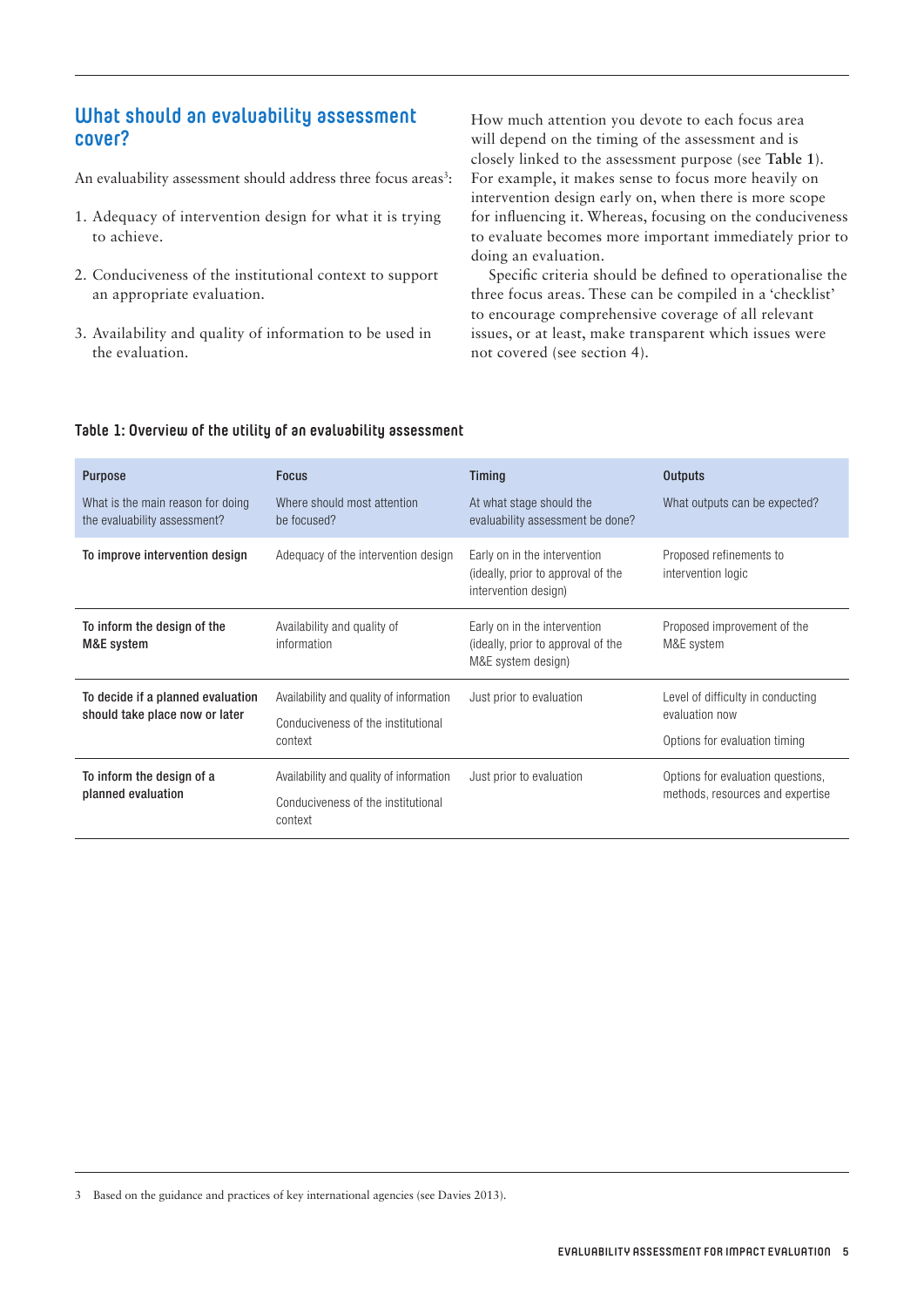# <span id="page-7-0"></span>**2. How can an evaluability assessment support impact evaluation?**

# **What is particular about impact evaluation?**

'Impact refers to positive and negative, primary and secondary long-term effects produced by a development intervention, directly or indirectly, intended or unintended.'4 This OECD-DAC definition of impact makes clear that an impact evaluation must establish the cause of observed changes. Therefore, an impact evaluation not only measures or describes changes that have occurred, but also seeks to understand the role of a particular intervention in producing these changes. In other words, impact evaluation seeks causal attribution.

Causal attribution is defined by the OECD-DAC as: 'Ascription of a causal link between observed (or expected to be observed) changes and a specific intervention.'5 This does not require that changes are produced solely or wholly by the intervention under investigation,<sup>6</sup> but takes into consideration other causes and contextual factors.

### **How can an evaluability assessment support decision-making?**

Given the specific characteristics of impact evaluation, there are three broad questions<sup>7</sup> an evaluability assessment should address *before* undertaking the impact evaluation:

- 1. Is it plausible to expect impact?
- 2. Would an impact evaluation be useful and used?
- 3. Is it feasible to assess or measure impact?

These questions respectively address each of the three focal areas discussed in **Section 1**: adequacy of intervention design; conduciveness of the organisational context; and availability and quality of information.

4 Organisation for Economic Co-operation and Development – Development Assistance Committee, *Glossary of Key Terms in Evaluation and Results Based Management*, OECD-DAC, Paris, 2010. See<http://www.oecd.org/development/peer-reviews/2754804.pdf>

<sup>5</sup> Ibid.

<sup>6</sup> United Nations Evaluation Group, *Impact Evaluation in UN Agency Evaluation Systems: Guidance on Selection, Planning and Management*, Guidance Document, UNEG, New York, 2013. See [http://www.uneval.org/papersandpubs/documentdetail.jsp?doc\\_id=1434](http://www.uneval.org/papersandpubs/documentdetail.jsp?doc_id=1434)

This section is based on Dunn, 2008, Planning for cost effective evaluation with evaluability assessment. Impact assessment primer series. Publication #6. Washington DC: USAID. [http://pdf.usaid.gov/pdf\\_docs/PNADN200.pdf](http://pdf.usaid.gov/pdf_docs/PNADN200.pdf)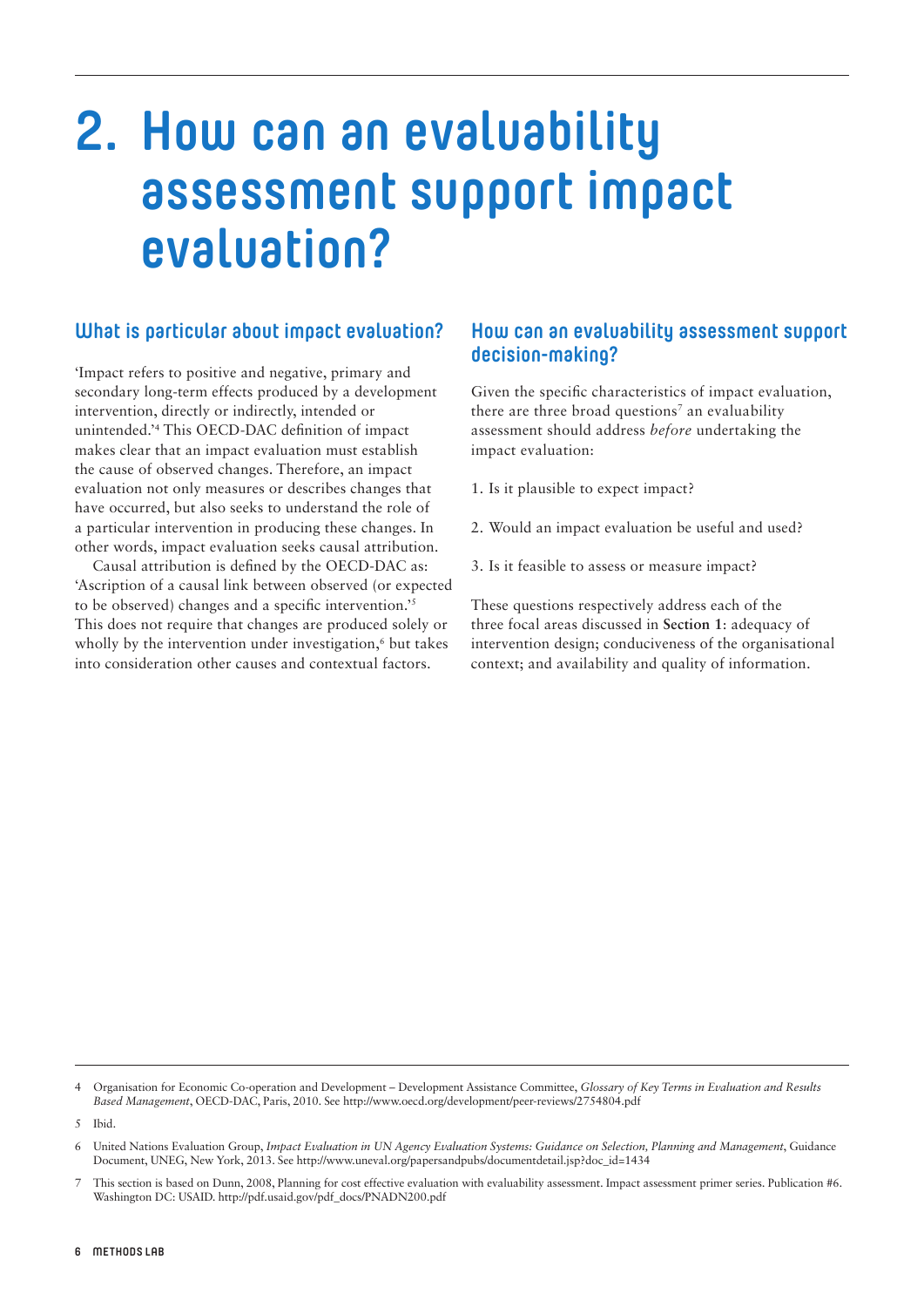#### **1. Plausibility: is it plausible to expect impact?**

This question is about the adequacy of the intervention logic. This includes its clarity, relevance, coherence, and feasibility.

#### *Why is it important to assess plausibility for impact evaluation?*

Intervention activities should *reasonably* be expected to lead to the intended outcomes<sup>8</sup> and impact (i.e. there is a *plausible* relationship). Verifying the logic of this on the basis of the intervention design may reveal the need to modify the intervention and/or revisit the expectations about anticipated outcomes and/or impacts.

#### *What decisions can be informed by assessment of plausibility before proceeding with the impact evaluation?*

Assessing plausibility can help to inform what elements of the intervention can be evaluated at different points in time. Depending on the extent to which gaps in intervention logic can be addressed, investing in impact evaluation may not be warranted. Instead, it may be better to focus on re-thinking and re-directing the intervention to increase its potential for effectiveness, and assessing its implementation.

#### **2. Utility: would an impact evaluation be useful and used?**

This question is about stakeholders' needs and expectations around an evaluation (also referred to as 'utility of an evaluation') and whether the impact evaluation can be designed to meet these.

#### *Why is it important to assess utility for impact evaluation?*

An impact evaluation should only be undertaken when its intended use and users can be clearly identified, and when it is likely to produce useful findings. The availability of resources and the timing of decisions about the intervention may affect the utility of the evaluation. These decisions could include continuing implementation, modifying or replicating implementation, or discontinuing implementation.

In addition, different stakeholders often have different information needs, and a single evaluation may be designed to satisfy multiple needs. However, to manage expectations, it is crucial to clarify who needs what information, when, and for what use(s).

Assessing stakeholder expectations about what 'evidence' is seen as credible is equally important. For example, some stakeholders will value participatory evaluation approaches, while others may place higher credibility on specific evaluation designs. Stakeholders' needs and expectations will affect the timing of the evaluation, the type of data to be collected, the way in which data are obtained and analysed, and the strategies and channels used to present and share the findings with intended users.

If key evaluation questions have already been identified at some stage during the intervention cycle, it is necessary to assess their appropriateness for an impact evaluation. This includes the value added of the information delivered to different stakeholders. These questions may also be based on underlying assumptions, which are essential to identify and make explicit. This may include, for example, whose information needs are being prioritised, expectations about a specific evaluation design or other issues which may affect the utility (and often also the feasibility) of the planned evaluation.

#### *What decisions can be informed by assessing utility before proceeding with the impact evaluation?*

It is a waste of time and resources to conduct an impact evaluation of which the findings are not likely to be used. The findings of an impact evaluation may not be used if there is: insufficient demand; limited scope for using findings in decision-making; lack of consensus on key evaluation questions; or lack of potential for credible evidence due to inadequate resources or poor timing of the evaluation.

While use of evaluation findings cannot be guaranteed, it is possible to assess whether there is sufficient demand and whether stakeholders have realistic expectations. In the absence of either, it might be better not to proceed with the evaluation, or at least seek to make these limitations explicit and address them before proceeding.

<sup>8</sup> Outcomes are defined as the intermediate-term results that are intended to lead to the desired impact.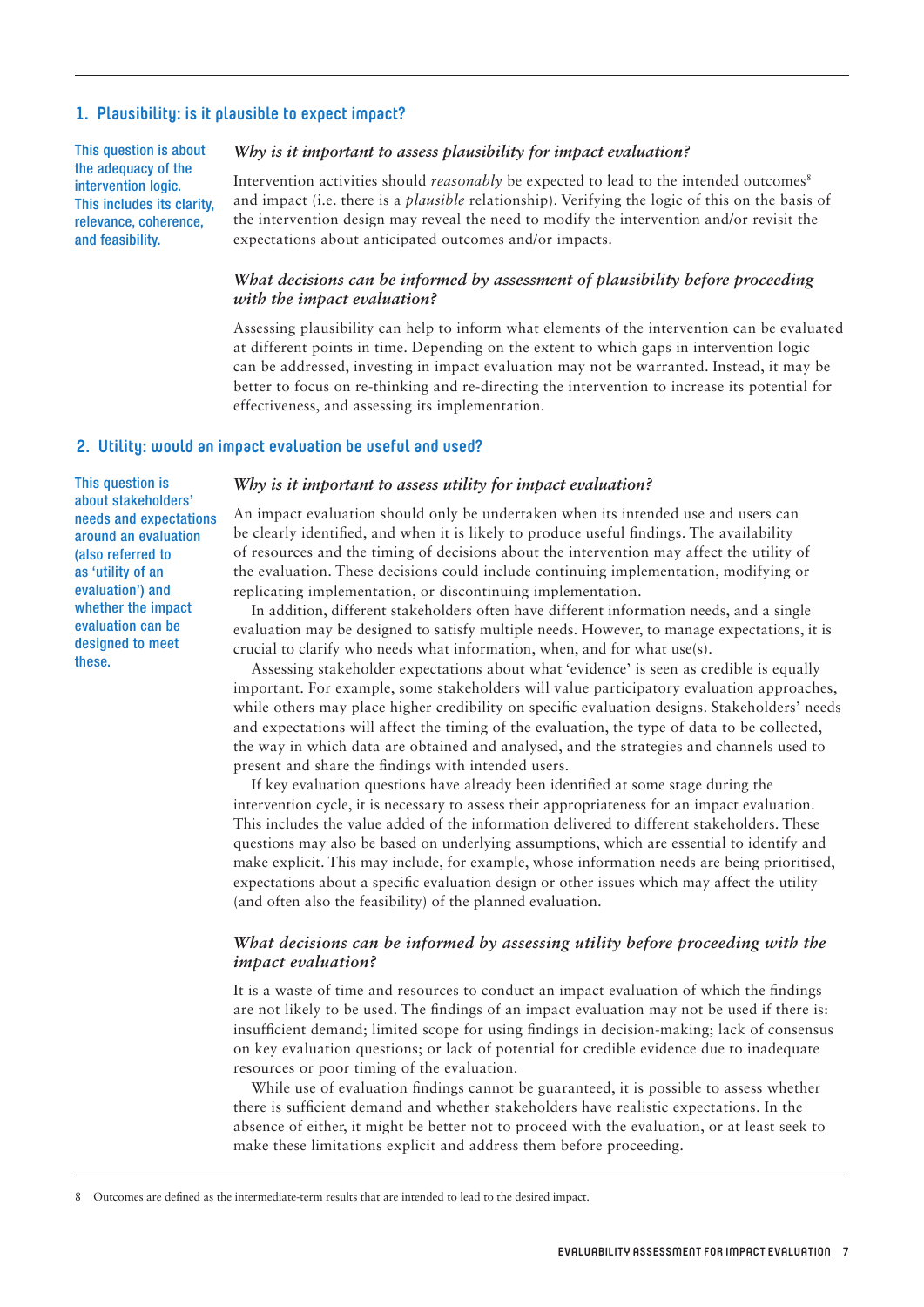#### **3. Feasibility: is it feasible to measure impact?**

This question asks about the availability and quality of data and the systems for making data available. It also covers the resources and logistics that may affect the feasibility of an evaluation, or of specific evaluation designs.

#### *Why is it important to assess feasibility for impact evaluation?*

The feasibility of an impact evaluation is influenced by several factors. The following factors need to be understood in order to make a decision whether to proceed now or later:

Feasibility of measuring what is worth measuring: Not all data are easy to collect, and data that can be more easily collected may not be particularly relevant or appropriate to understand causal pathways. Similarly, the timing of the evaluation is crucial in determining what is worth measuring. An evaluation may be undertaken too late to inform important decisions. However, when undertaken too early, it may lead to inaccuracies. For example understated impact, when there has not been sufficient time for impact to emerge, or overstated impact, when longer lasting impact is yet to be determined.

Availability of good quality data: Ideally, data already exists that can be used in the impact evaluation. This includes data that is routinely collected and reported as part of the performance monitoring system, and data from process evaluations which assesses intervention implementation. Additional data collection can then focus on addressing important data gaps, and would often include gathering data to rule out alternative explanations for the observed changes in order to determine causal attribution. For data to be useful for impact evaluation, it needs to be reliable and valid, as well as readily available.

Characteristics of the intervention: The characteristics of the intervention (such as how it is rolled out over time, its location, levels of client intake and the programme reach) may affect evaluation design options. Design options include the sampling approach and sample size, baseline data needs, options for a control comparison group (where appropriate) or other strategies to investigate causal attribution.

The budget size: For impact evaluation, the budget plays an important role in influencing which designs are possible. For example, the required resources could increase substantially if data is gathered at the beginning and end of an intervention, or both participants and non-participants are included.

#### *What decisions can be informed by assessing feasibility before proceeding with the impact evaluation?*

If there is insufficient capacity, resources or time to collect and collate good quality data, this can lead to biased or incomplete data that may lead to misinformed decision making about the intervention. In this situation, it is not worthwhile proceeding. However, an evaluability assessment will usually be able to identify several feasible design options. Presenting these to all relevant stakeholders, including implementing staff, can help verify that all relevant issues (including logistics) have been considered, and that there are no major objections to any of the proposed options.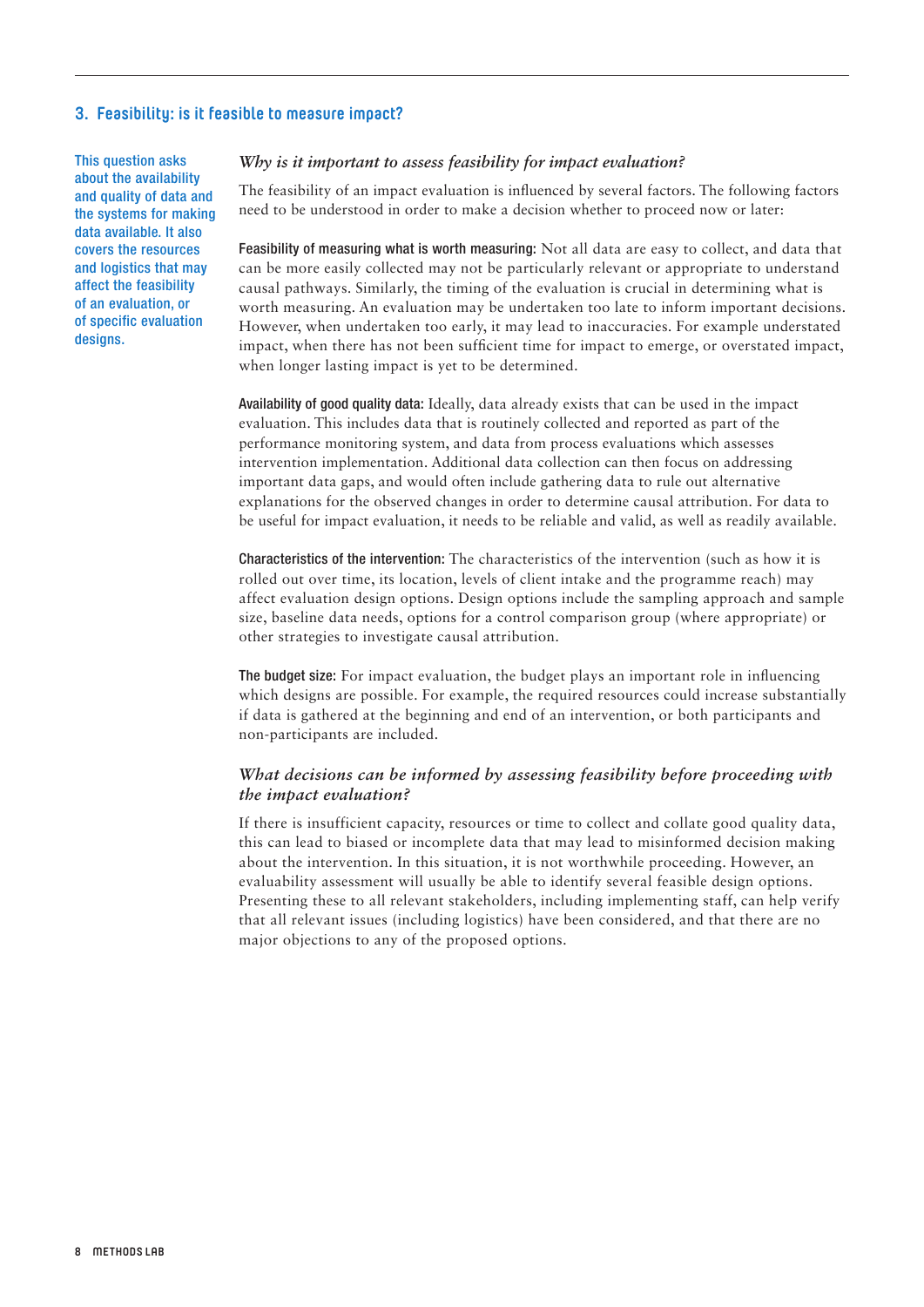# <span id="page-10-0"></span>**3. Getting started with an evaluability assessment for impact evaluation**

### **Using an internal or external team**

Evaluability assessments can be carried out by staff from the implementing organisation, or can be contracted out to external evaluators. Evaluation expertise is essential to address methodological issues about data and potential evaluation design. Subject matter and context expertise is particularly useful in assessing 'plausibility' and 'utility' issues. Hence, for 'internal' assessments, it is crucial for programme managers and other programme staff to work together with the internal evaluator or evaluation team. When the assessment is contracted out, the team should ideally include both evaluation and subject matter expertise.

For external teams, most of the parameters for the assessment will already be defined in the Terms of Reference developed by the commissioner of the study. Internal teams may have more flexibility to shape the assessment.

## **Clarifying the purpose and developing a checklist**

An important first step is to clarify the purpose of the assessment, including the specific expectations of funders, managers and/or other relevant stakeholders who will be using the assessment results.

As stated in Section 2, an evaluability assessment should address three broad questions: (1) is it plausible to expect impact? (2) would an impact evaluation be useful and used? (3) is it feasible to expect impact? It is advisable to compile a checklist of criteria for each focus area, to encourage comprehensive coverage of all relevant issues or, at least, be clear about which issues are not covered. **Section 4** provides an extensive checklist. However, this is not intended to be mandatory; the specific situation in which an evaluability assessment for impact evaluation takes place will determine specific emphasis and require tailoring of the checklist. One checklist will not fit every situation.

## **Determining appropriate data collection methods**

In order to determine the plausibility, utility and feasibility of an impact evaluation, an evaluability assessment typically includes document review and key informant interviews. It may also include site visits, observations and workshops.

The following are recommended data collection methods to address each of the key questions in an evaluability assessment for impact evaluation:

#### **1. Plausibility: is it plausible to expect impact?**

Ideally, an explicit intervention logic or theory of change has been documented as part of the intervention design. The evaluability assessment includes a verification of its comprehensiveness and plausibility, through review of programme documents and in-depth interviews with programme managers and staff, funders, beneficiaries and other relevant stakeholders. Triangulation of information and on-site observations may be needed, as there may be divergent perspectives, or the reality on the ground may not necessarily reflect the 'theory'. When there is no explicit theory of change or it is incomplete, it is often possible to articulate or further clarify this through the same methods. For complex interventions, it is important to articulate the various components, how they interact (such as to affect change at the individual, group, organisational and/or policy level), and how they are expected to achieve the desired change.

#### **2. Utility: would an impact evaluation be useful and used?**

Different stakeholders' needs and expectations can often be identified from a document review. However, this will most likely need to be complemented by indepth interviews and/or discussions with managers and implementers, funders, beneficiaries and other relevant stakeholders. It may also be useful to bring stakeholders together to discuss and prioritise specific needs and uses for the evaluation. Securing agreement on what is useful and credible often requires skilful facilitated discussions with the relevant stakeholders. It may be useful to consider a workshop during which relevant stakeholders agree on the main purpose(s) of the planned impact evaluation.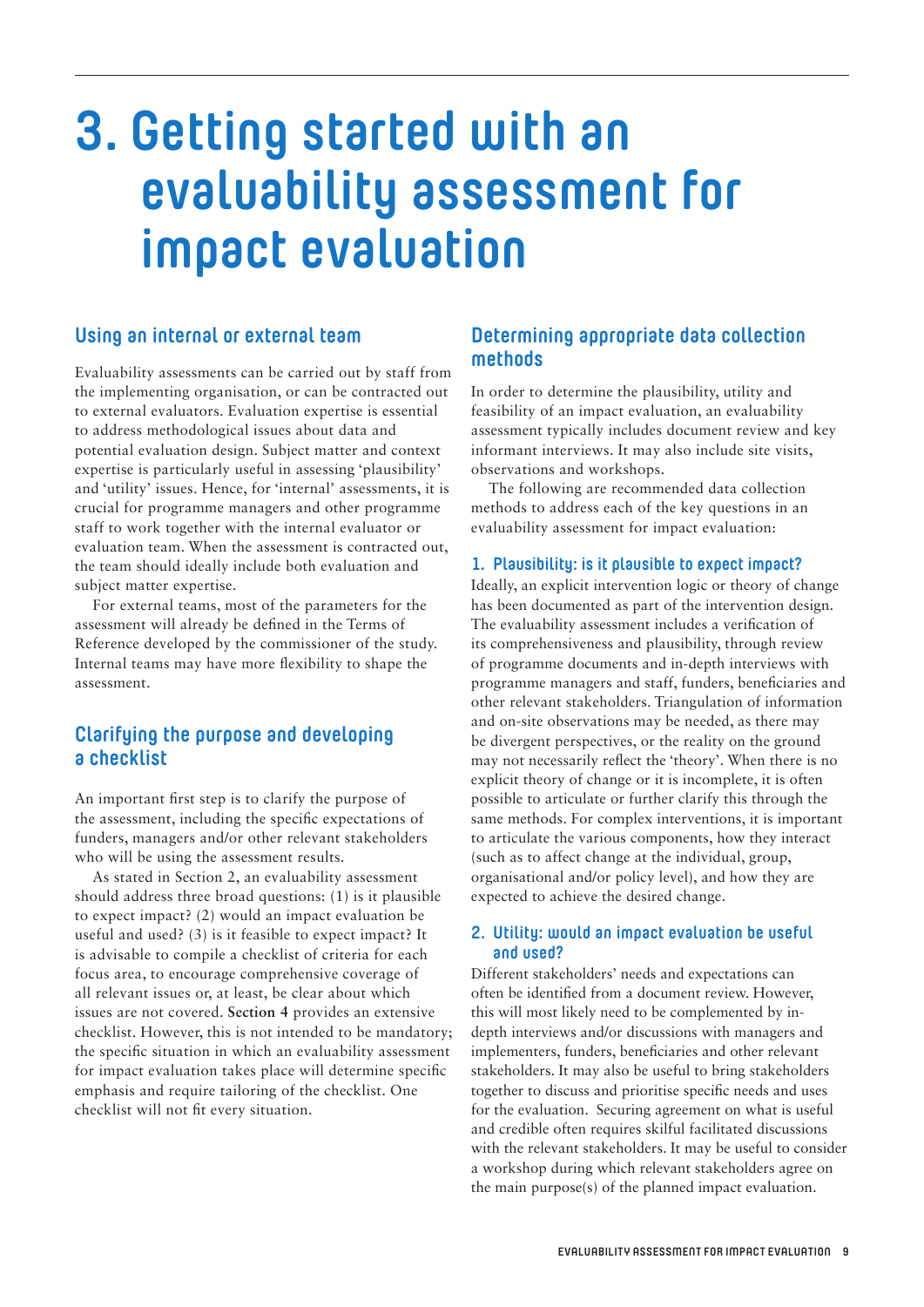#### <span id="page-11-0"></span>**3. Feasibility: is it feasible to measure impact?**

The likelihood of available existing data sources can be assessed through a review of the intervention's monitoring, evaluation and research plans; the data collection tools and reporting templates used for performance monitoring; any available documentation or formal progress reports; completed programme reviews, process or other evaluations; and research studies.

In addition, a site visit may be required to assess the extent to which raw data is indeed available, and to carry out spot checks or more in-depth assessments of data quality. It may involve interviewing key informants to better understand the intervention's characteristics that may help or hinder different impact evaluation approaches, as well as pertinent logistical and ethical issues, risks, and information about other interventions operating in the area.

Where evaluability assessment questions ask about specific information, you should first draw on a review of available documents. Information can then be added and verified through interviews and/or discussions with key informants. **Box 1** provides an overview of useful documents to review. However, in most situations, the process is more iterative than linear; document review will lead to gap filling with stakeholders, but consultation with stakeholders will also lead to further relevant documents (Davies, 2013).

#### **Being transparent about judgements**

Some evaluability assessments include a rating for each of the items on the checklist. This is useful to show how robust existing data are, or the extent to which the specific uses of the impact evaluation are clearly defined. Ideally, these ratings should be accompanied by explicit weightings, as not all items assessed have equal importance for decision-making about the way forward. Also, a total, aggregated, score may be useful to those commissioning the evaluation as an index of difficulty (and, by extension, the level of effort/resources needed) for conducting the planned impact evaluation. Even if scoring and/or weighting are not used, sufficient evidence should be provided to support the judgements that have been made (see also **Section 5**).

#### **Being realistic about required resources**

The resources available for the assessment, including budget and time, will affect what can be done. It is important to be transparent about any limitations as they may affect the results of the assessment and how they can be used.

The duration of an evaluability assessment can range considerably. As a general guideline, Davies (2013) suggests a minimum of five days for a desk-based review (off-site) and about two weeks for on-site consultations. Among 29 examples of evaluability assessments identified in a literature review conducted by Davies (2013), the duration of the assessments ranged from two days to four months, with one week being the most common (not all were impact evaluation-focused). The quickest were typically desk-based, reviewing readily available documents. However, most evaluability assessments will require interviews or discussions with key informants in addition to site visits. The duration also depends on the type of intervention to be assessed and the number and expertise of the evaluators conducting the assessment. Portfolio and multiple project assessment take longer than smaller scale interventions.

Negotiating an appropriate number of days and people, with the assessment commissioners is important. However, often a ceiling budget has already been decided upon. When this is the case, it is essential to be clear about what can and cannot be done.

**Table 2** outlines the Method Lab's experience with conducting evaluability assessments for impact evaluation. It describes the type of intervention, the purpose, main methods used and the number of people/days.

#### Box 1: Useful types of information to review in an evaluability assessment for impact evaluation

- **•** Intervention proposal and budget
- **•** Intervention design document
- **•** Performance monitoring data collection tools, reporting templates and actual data
- **•** Progress reports
- **•** Evaluation reports (such as a mid-term review or a process evaluation)
- **•** Research papers
- **•** Broader literature on relevant themes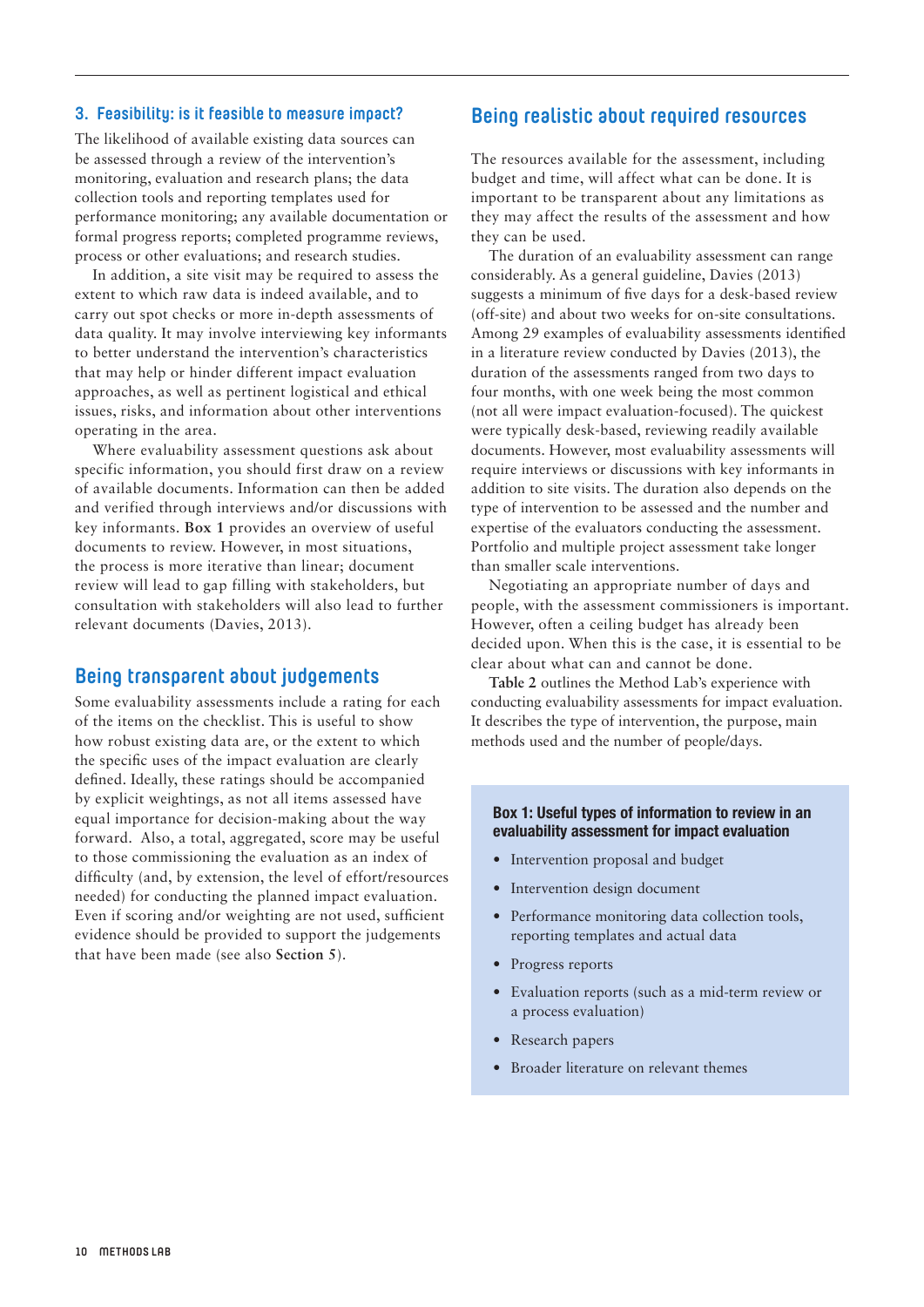<span id="page-12-0"></span>

|  |  |  | Table 2: Level of effort in Methods Lab evaluability assessment |  |
|--|--|--|-----------------------------------------------------------------|--|
|--|--|--|-----------------------------------------------------------------|--|

| <b>Type of intervention</b>                                                           | <b>Purpose</b>                                                                                                                                                                            | <b>Main methods used</b>                                                                               | Number of people & days used |
|---------------------------------------------------------------------------------------|-------------------------------------------------------------------------------------------------------------------------------------------------------------------------------------------|--------------------------------------------------------------------------------------------------------|------------------------------|
| Portfolio of 13 projects working<br>in the same broad sector in<br>9 countries        | • Investigating the feasibility of an<br>impact evaluation<br>• Providing potential design options<br>for impact evaluation                                                               | • Review of 60 documents<br>• 13 interviews<br>• 1 stakeholder workshop<br>• Follow-up telephone calls | 2 people<br>53 days          |
| Multi-component, multi-<br>department project implemented<br>across the whole country | • Informing an impact-oriented<br>M&E system<br>• Providing potential design options<br>for impact evaluation                                                                             | • Document review<br>• 2 country visits including several<br>meetings<br>1 stakeholder workshop        | 3 people<br>64 days          |
| Multi-component, multi-site<br>programme implemented by<br>5 consortia                | • Investigating the feasibility of an<br>impact evaluation<br>• Informing a programme-wide<br>impact-oriented M&E system<br>• Providing potential design options<br>for impact evaluation | • Review of 16 documents<br>• 20 interviews<br>• 2 stakeholder workshops (1 on<br>site; 1 virtual)     | 2 people<br>53 days          |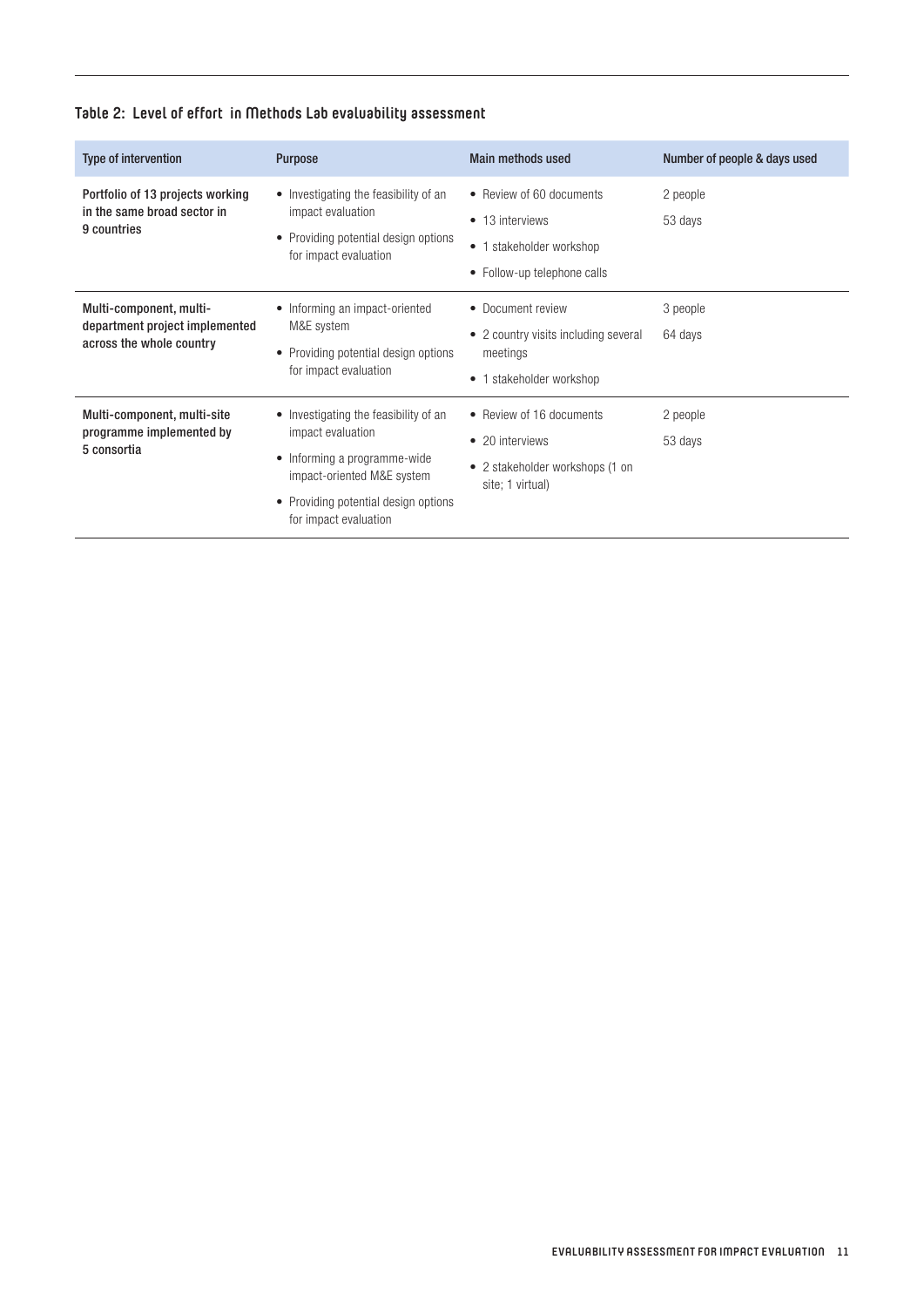# <span id="page-13-0"></span>**4. Evaluability assessment checklist & decision support for impact evaluation**

# **Using the checklist**

The following checklist is specifically geared to those conducting an evaluability assessment. The questions are intended to help operationalise each of the three focus areas for evaluability assessment before an impact evaluation: (1) plausibility (2) utility (3) feasibility. Using a checklist encourages comprehensive coverage of all relevant issues or, at least, makes transparent which issues are and are not covered. The checklist provided here is extensive, but is not mandatory, and the specific situation in which an evaluability assessment for impact evaluation takes place will determine the main emphasis and tailoring of the checklist.

# **Using the decision support**

The decision support helps those conducting an evaluability assessment to provide evidence-based recommendations to impact evaluation funders and commissioners. These recommendations are on whether, when and how to proceed with the intended impact evaluation.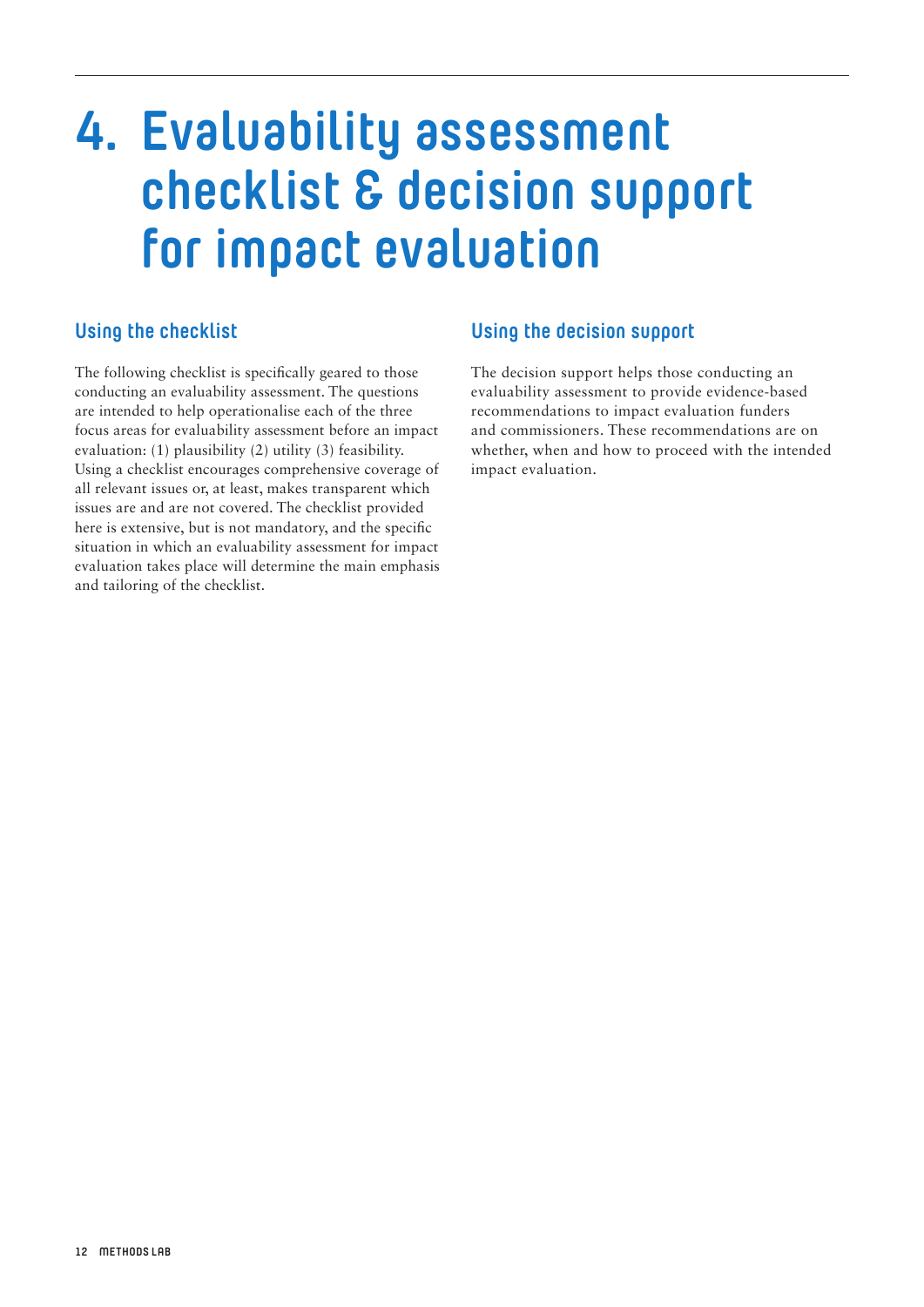## **1. Is it plausible to expect impact?**

Do stakeholders share an understanding of how the intervention operates? Are there logical links between activities and intended impact?

| Checklist on adequacy of intervention design |  |                                                                                                                                                                                                                                 |
|----------------------------------------------|--|---------------------------------------------------------------------------------------------------------------------------------------------------------------------------------------------------------------------------------|
| A. Investment decision                       |  | 1. Is there a clear statement of the problem that the intervention aims to address?                                                                                                                                             |
|                                              |  | 2. Is there a clear rationale for undertaking the intervention activities? Is there a clear rationale for<br>activities implementers are not supposed to undertake?                                                             |
|                                              |  | 3. Is information available on how the intervention fits with existing strategies (e.g., from government<br>or aid agencies)?                                                                                                   |
|                                              |  | 4. Is it likely that goals could be achieved, given the planned activities and intervention lifespan?<br>Is there evidence from elsewhere to support or negate this?                                                            |
|                                              |  | 5. Does the intervention design address funder expectations (activities and results)?                                                                                                                                           |
| <b>B.</b> Beneficiaries                      |  | 1. Are the goals and intended impacts clearly defined and argued as relevant to the needs of the<br>target group(s)? How were needs of the target group(s) identified? To what extent were intended<br>beneficiaries consulted? |
|                                              |  | 2. Are intended beneficiaries (including sub-groups) clearly identified and correctly targeted?<br>Is potential mis-targeting taken into consideration?                                                                         |
|                                              |  | 3. Is there information on who is excluded or who might experience negative results?                                                                                                                                            |
| C. Theory of Change<br>(ToC)                 |  | 1. Is there a theory of change (or can it be derived)? Are inputs, activities, reach, outputs, outcomes,<br>impacts (specified or expected to be emergent) and proposed causal linkages between them<br>clearly indicated?      |
|                                              |  | 2. What is the extent of agreement among key stakeholders on the ToC?                                                                                                                                                           |
|                                              |  | 3. Are there multiple interactions between different intervention components? Are they defined in<br>terms of their relative contribution to the intended results?                                                              |
|                                              |  | 4. Are valid ways of assessing inputs, outputs, outcomes and impacts proposed?                                                                                                                                                  |
|                                              |  | 5. Is it possible to identify which linkages in the ToC are least understood or will be most critical to<br>the intervention success, and thus may inform the focus of the impact evaluation?                                   |
|                                              |  | 6. Are assumptions about the roles of actors not directly involved in the intervention explicit (the enablers<br>or constrainers)? Are there feasible plans to assess these?                                                    |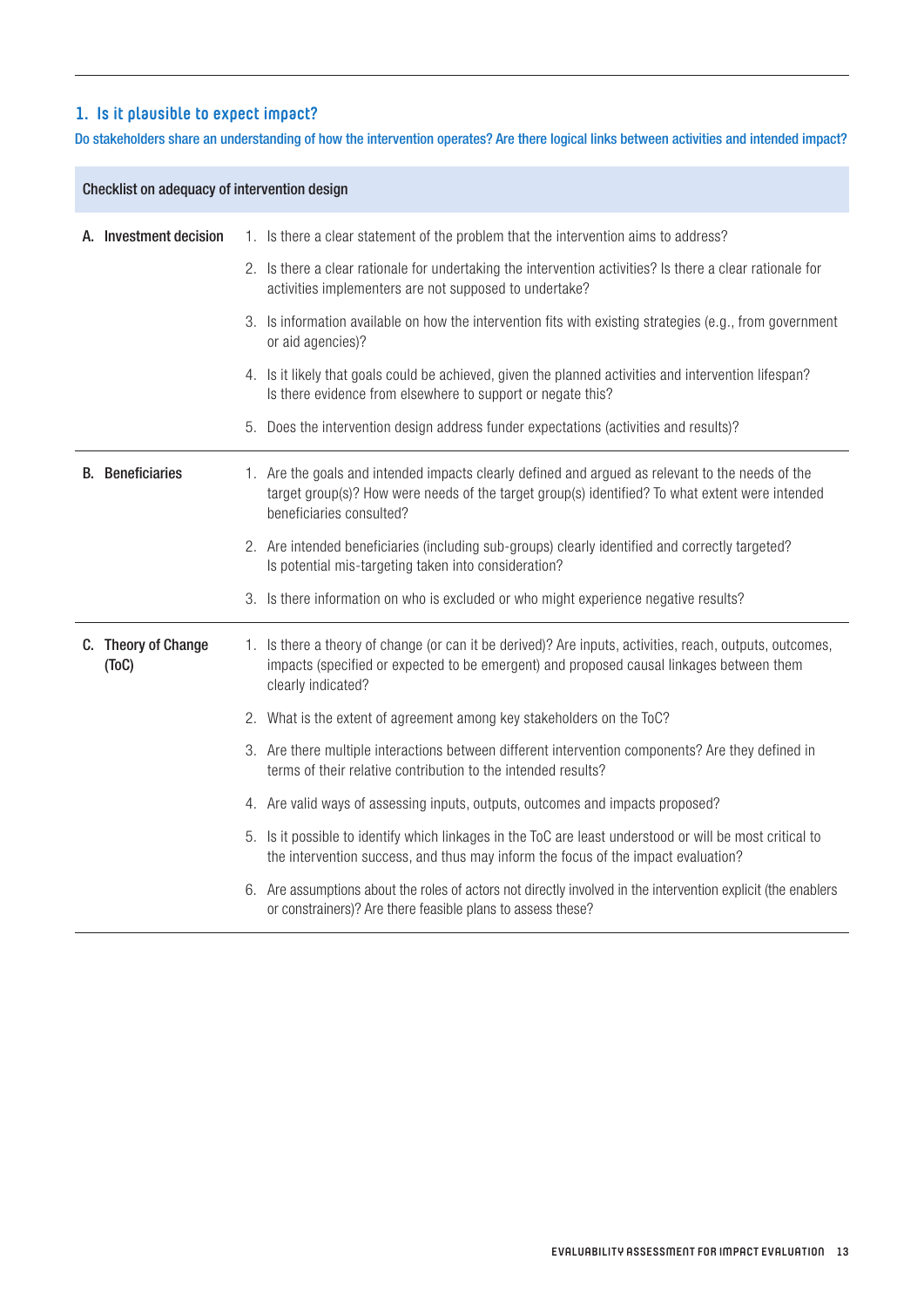| <b>Decision support</b>                                |                                                                                                                                                                                                                                                                                                                                                                                                                                                                                                                                                                                                                                                                                                                                                                                                                                                                                                                                                                                                                                                     |  |  |  |
|--------------------------------------------------------|-----------------------------------------------------------------------------------------------------------------------------------------------------------------------------------------------------------------------------------------------------------------------------------------------------------------------------------------------------------------------------------------------------------------------------------------------------------------------------------------------------------------------------------------------------------------------------------------------------------------------------------------------------------------------------------------------------------------------------------------------------------------------------------------------------------------------------------------------------------------------------------------------------------------------------------------------------------------------------------------------------------------------------------------------------|--|--|--|
| <b>Proceed with</b><br>impact evaluation               | No major barriers exist<br>• The intervention activities can reasonably be expected to lead to the intended outcomes and<br>impacts (i.e., there are plausible causal links).                                                                                                                                                                                                                                                                                                                                                                                                                                                                                                                                                                                                                                                                                                                                                                                                                                                                       |  |  |  |
| <b>Proceed but</b><br>address critical<br>issues first | Impact evaluation is assumed feasible in the near future<br>• There are some gaps or inconsistencies in investment decision, intervention logic and/or<br>beneficiary analysis, but it is reasonable to expect that those can be addressed or redefined.<br>Intervention logic can be modified, at a defined point in time, in terms of what actually happened<br>or is happening, by making clearer linkages and/or revisiting the expectations regarding<br>anticipated outcomes and/or impacts.<br>• Outcomes and impacts need to be described in detail, and descriptions of what is considered<br>'success' may be useful. However, evaluation is still possible where outcomes or impacts have<br>not been clearly identified in the design e.g., evaluation can address emergent outcomes/<br>impacts, but this needs to be clearly addressed in the theory of change.<br>. Not having clearly defined goals does not rule out evaluation e.g., it may be possible and<br>appropriate to use a 'goal-free evaluation' <sup>9</sup> approach. |  |  |  |
| Do not proceed<br>with impact<br>evaluation            | Critical barriers cannot be addressed easily or in a timely manner<br>• If important gaps about intervention design cannot be addressed easily or in a timely manner, it<br>may be more useful to focus efforts on re-thinking and re-directing the intervention to increase its<br>potential for effectiveness and assessing its implementation.<br>• There is a very low plausibility of observing intended impact within the timeframe being studied.                                                                                                                                                                                                                                                                                                                                                                                                                                                                                                                                                                                            |  |  |  |

<sup>9</sup> Goal-free evaluation examines the worth of a programme by investigating what it is doing in terms of activities and outcomes, rather than what it is trying to do based on programme goals. It is, generally, focused on the extent to which and the ways in which a programme meets the needs of its target clients; thus, it relies heavily on robust needs assessment in order to judge the programme.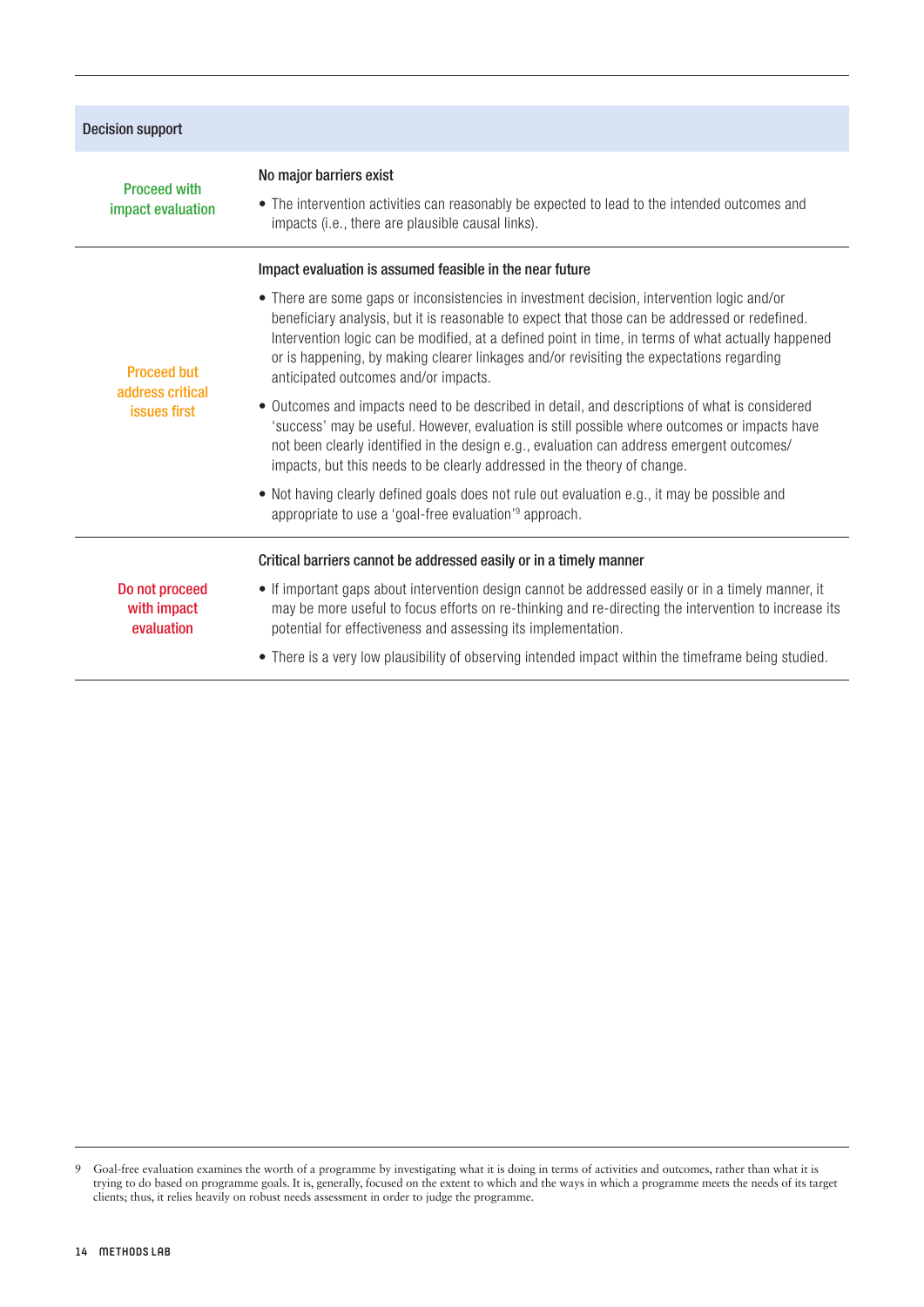### **2. Would an impact evaluation be useful and used?**

### Are there specific needs that the impact assessment will satisfy, and can it be designed to meet needs and expectations?

|  | Checklist on stakeholders, demand and evaluation purpose                  |                                                                                                                                                                                                                                                                                                                                                                 |  |  |  |
|--|---------------------------------------------------------------------------|-----------------------------------------------------------------------------------------------------------------------------------------------------------------------------------------------------------------------------------------------------------------------------------------------------------------------------------------------------------------|--|--|--|
|  | A. Stakeholders                                                           | 1. Can you identify who initiated the impact evaluation process and why?                                                                                                                                                                                                                                                                                        |  |  |  |
|  |                                                                           | 2. Who are the key stakeholders in the impact evaluation? What are their roles and responsibilities?                                                                                                                                                                                                                                                            |  |  |  |
|  |                                                                           | 3. Are key stakeholders motivated to get involved in the evaluation process, or is there any hesitation<br>or active resistance?                                                                                                                                                                                                                                |  |  |  |
|  |                                                                           | 4. Do key stakeholders understand the need to invest time and resources to conduct a useful and<br>credible impact evaluation?                                                                                                                                                                                                                                  |  |  |  |
|  |                                                                           | 5. Have previous evaluation experiences influenced any stakeholders' likely interest and/or<br>participation in the process?                                                                                                                                                                                                                                    |  |  |  |
|  | B. Purpose and use                                                        | 1. What is the main purpose of the impact evaluation? Are there significant differences in<br>perspectives or needs between stakeholders? If so, are they likely to have a negative influence<br>on the evaluation process? If negative, are they reconcilable? Can the impact evaluation<br>accommodate different information needs or is prioritising needed? |  |  |  |
|  |                                                                           | 2. What opportunities exist for an impact evaluation to influence decision-making? Who will it<br>influence and for what decisions?                                                                                                                                                                                                                             |  |  |  |
|  |                                                                           | 3. How do different stakeholders anticipate the results will be used (i.e., what are the primary users<br>or key audiences)? Do their views differ? Is the desired use realistic?                                                                                                                                                                               |  |  |  |
|  |                                                                           | 4. Do stakeholders expect to be informed of the evaluation findings at the end or will they be involved<br>in different stages of the evaluation process? If so, are levels of (non) involvement clear and<br>acceptable to the different stakeholder groups?                                                                                                   |  |  |  |
|  |                                                                           | 5. Are there mechanisms or strategies in place to strengthen the use of evaluation findings (e.g.,<br>networks, targeted events or other platforms to discuss and share findings)? If not, is there a plan<br>to develop these?                                                                                                                                 |  |  |  |
|  |                                                                           | 6. Has there been discussion on how potential negative findings will be managed?                                                                                                                                                                                                                                                                                |  |  |  |
|  | C. Key evaluation<br>questions (KEQs) &<br>evaluation design<br>interests | Do stakeholders diverge on the intervention's objectives or do they place different emphasis/<br>importance? If so, are these differences likely to affect how impact will be evaluated?                                                                                                                                                                        |  |  |  |
|  |                                                                           | 2. Have KEQs been identified and are they suitable for an impact evaluation? If yes, is there consensus<br>on KEQs? If not, is there scope to identify/modify and agree on a limited number of KEQs?                                                                                                                                                            |  |  |  |
|  |                                                                           | 3. Are KEQs realistic given intervention design, likely data and resources available for impact<br>evaluation? If not, can they be prioritised (using the ToC) to identify the more contested, critical or<br>innovative presumed causal linkages?                                                                                                              |  |  |  |
|  |                                                                           | 4. Do stakeholders have specific or differing expectations or interests in particular impact evaluation<br>designs? To what extent could these designs work with: the identified KEQs; likely data availability;<br>intervention implementation and evaluation timing; and the available evaluation resources?                                                  |  |  |  |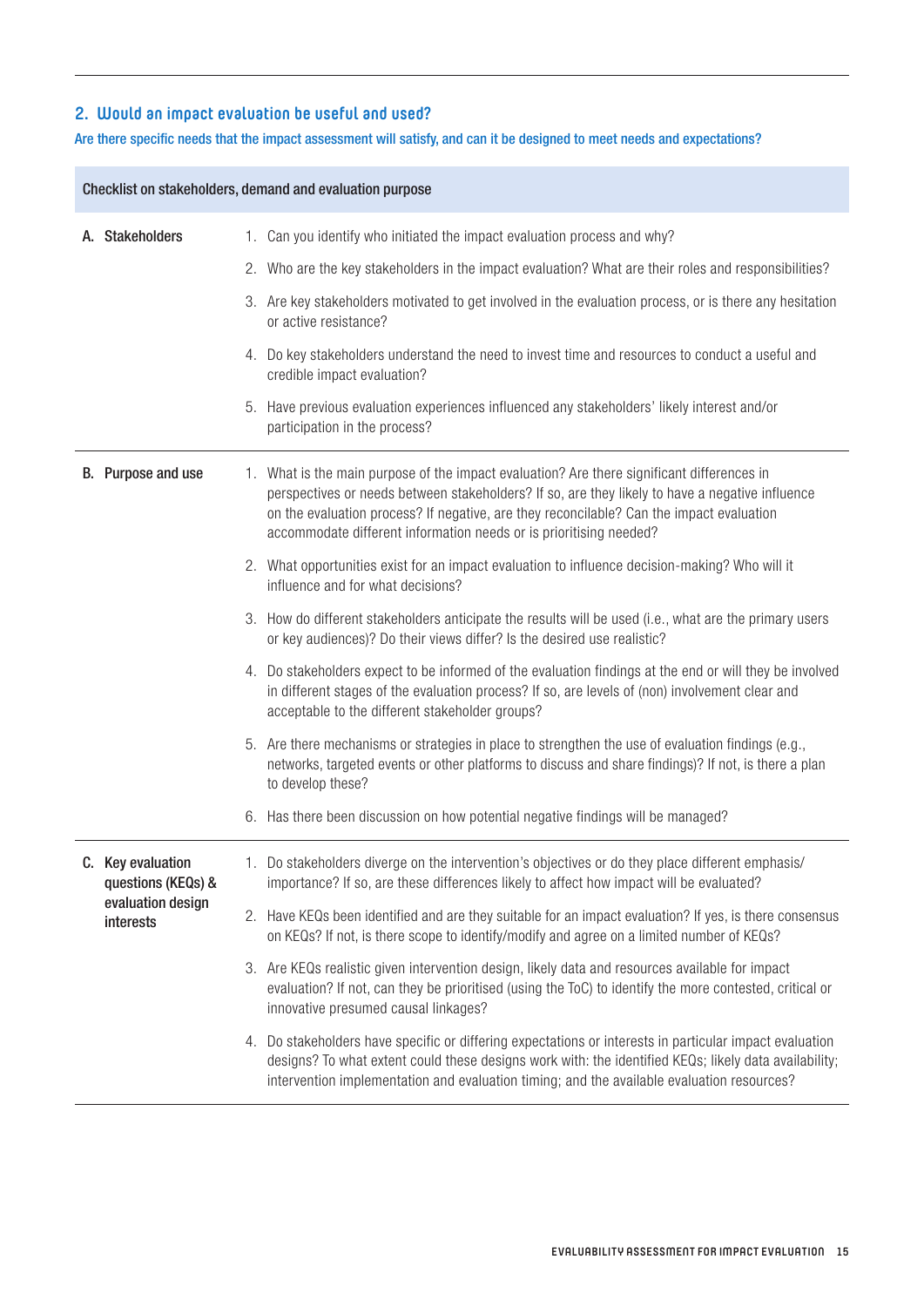| <b>Decision support</b>                                       |                                                                                                                                                                                                                                                                                                                                                                                                                                                      |
|---------------------------------------------------------------|------------------------------------------------------------------------------------------------------------------------------------------------------------------------------------------------------------------------------------------------------------------------------------------------------------------------------------------------------------------------------------------------------------------------------------------------------|
| <b>Proceed with</b><br>impact evaluation                      | No major barriers exist<br>• There is a clear purpose and demand for impact evaluation. Key evaluation questions have been<br>agreed and a strategy is in place/planned for discussing, sharing and using findings including<br>how to deal with potential negative findings.                                                                                                                                                                        |
| <b>Proceed but</b><br>address critical<br><i>issues first</i> | Impact evaluation is assumed feasible in the near future<br>• There are different views and expectations, but it is reasonable to expect that they can be met by<br>the impact evaluation or be resolved where needed.<br>• The number of evaluation questions exceeds the budget and timeframe for the evaluation, but a<br>prioritisation process by stakeholders can be undertaken and can be expected to make the impact<br>evaluation feasible. |
| Do not proceed<br>with impact<br>evaluation                   | Critical barriers cannot be addressed easily or in a timely manner<br>• Demand for impact evaluation is lacking (motivation, interest, need, use) and the current<br>institutional environment does not seem conducive to the negotiations and/or adaptations<br>needed to make an impact evaluation viable and worthwhile.                                                                                                                          |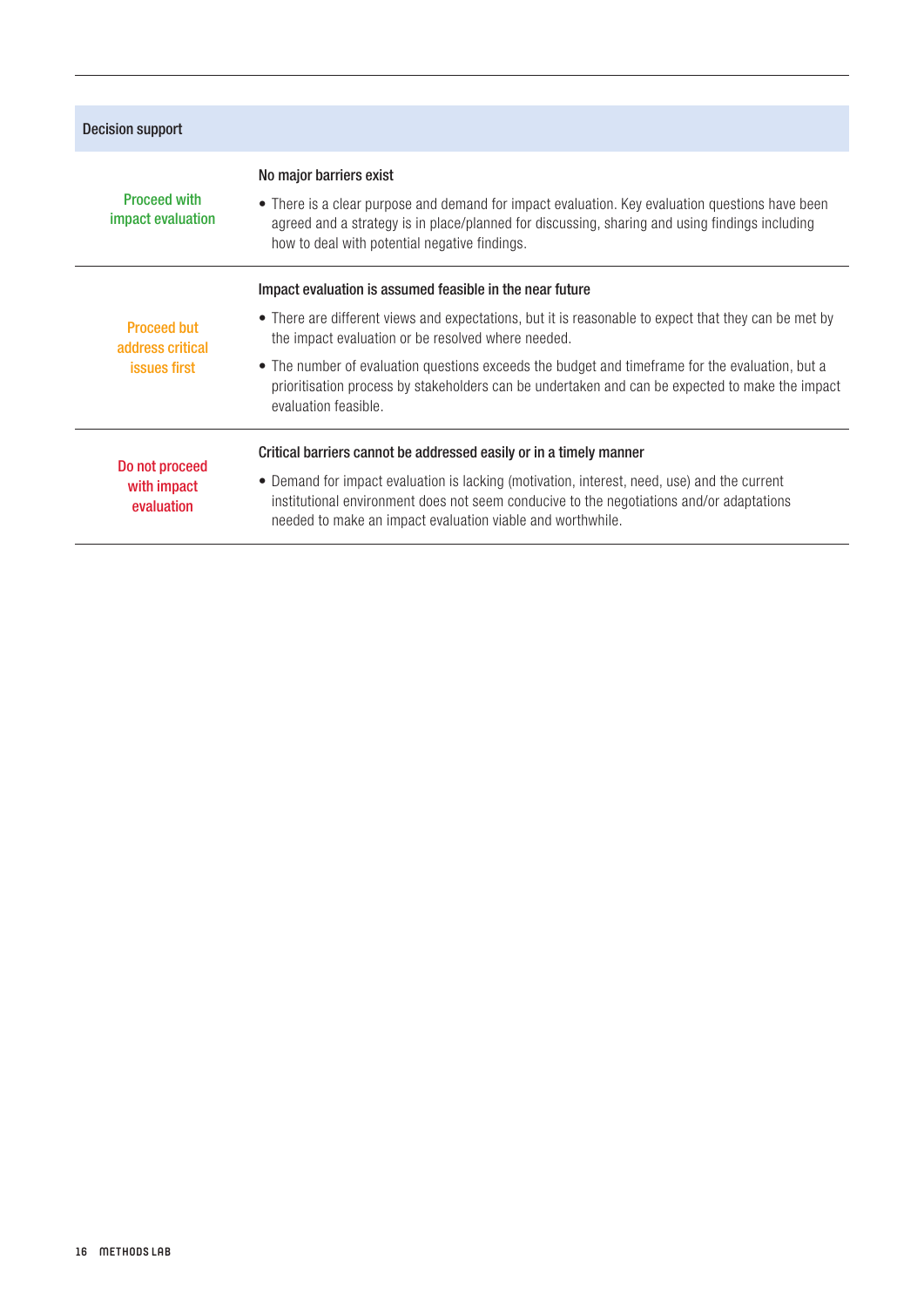## **3. Is it feasible to measure impact?**

### Is it possible to measure the intended impact, given on the ground realities and evaluation resources available?

| Checklist on data availability and quality |                                                             |                                                                                                                                                                                                                                              |  |  |
|--------------------------------------------|-------------------------------------------------------------|----------------------------------------------------------------------------------------------------------------------------------------------------------------------------------------------------------------------------------------------|--|--|
|                                            | A. Documentation                                            | 1. Are relevant documents available and accessible? Can authors (individuals or organisations) be<br>contacted if more information or clarification is needed?                                                                               |  |  |
|                                            | <b>B.</b> Previous evaluations<br>and reviews               | 1. Have previous reviews or evaluations been carried out (e.g., mid-term review or process evaluation)?<br>If so, are they relevant to the impact evaluation and how can they be used (e.g., as a baseline)?                                 |  |  |
|                                            |                                                             | 2. What are their strengths and weaknesses?                                                                                                                                                                                                  |  |  |
|                                            |                                                             | 3. Is the raw data available? Is the sampling clear and robust? Are the data collection instruments available?                                                                                                                               |  |  |
|                                            | C. Existing data<br>sources to answer<br>the key evaluation | 1. What are existing data sources and are these accessible (e.g., intervention monitoring data,<br>relevant national statistics, data from previous process, outcome or impact evaluations done<br>by others on same/similar interventions)? |  |  |
|                                            | questions and their<br>component parts                      | 2. If relevant data sources exist:                                                                                                                                                                                                           |  |  |
|                                            |                                                             | Are the responsible individuals/organisations available and prepared to support the impact evaluation<br>$\bullet$<br>(by assessing relevance and quality of existing data and ability/willingness to share the data)?                       |  |  |
|                                            |                                                             | Is data available on actual beneficiaries? Is there a record of who was involved in what<br>intervention activities, when and to what extent?                                                                                                |  |  |
|                                            |                                                             | Are indicators, where relevant, standardised and aligned with key components in the theory of<br>$\bullet$<br>change? Are other types of relevant information available/being collected?                                                     |  |  |
|                                            |                                                             | Are data available/being collected for all required qualitative and quantitative indicators?<br>$\bullet$<br>How frequently are the indicators and other data collected and analysed, by whom and how?                                       |  |  |
|                                            |                                                             | Is it possible to assess the quality of the data? Is the raw data available, as well as the<br>sampling process and data collection instruments?                                                                                             |  |  |
|                                            |                                                             | Are data adequately disaggregated to enable assessment of success in line with intervention<br>goals and intended beneficiaries (e.g., disaggregation by sex, gender, age, ethnicity)?                                                       |  |  |
|                                            |                                                             | If baseline data are not available, are there feasible plans for collecting good quality data?<br>$\bullet$                                                                                                                                  |  |  |
|                                            | <b>Causal attribution</b>                                   | 1. What are possible strategies and limitations for determining causal attribution? What possibilities<br>are there for using experimental, quasi-experimental or non-experimental designs?                                                  |  |  |
|                                            |                                                             | 2. Are other interventions taking place in the same geographical area that could make it more<br>complicated to determine the contribution of the intervention to outcomes/impacts observed?                                                 |  |  |
|                                            |                                                             | 3. Can alternative explanations for observed outcomes or impacts be assessed?                                                                                                                                                                |  |  |
| Е.                                         | <b>Capacity of M&amp;E</b><br>systems                       | 1. Do existing/planned M&E systems have capacity to deliver relevant and good quality data (raw or<br>analysed) to be used in the impact evaluation?                                                                                         |  |  |
|                                            |                                                             | 2. Are roles and responsibilities for data collection and analysis defined and implemented accordingly?                                                                                                                                      |  |  |
|                                            |                                                             | 3. Is the M&E budget adequate to establish and maintain a functional M&E system?                                                                                                                                                             |  |  |
|                                            |                                                             | 4. Where data are not yet available, do existing staff and systems have the capacity to do so in the<br>future? Have there been any capacity assessment exercises? If yes, has capacity strengthening<br>been implemented where needed?      |  |  |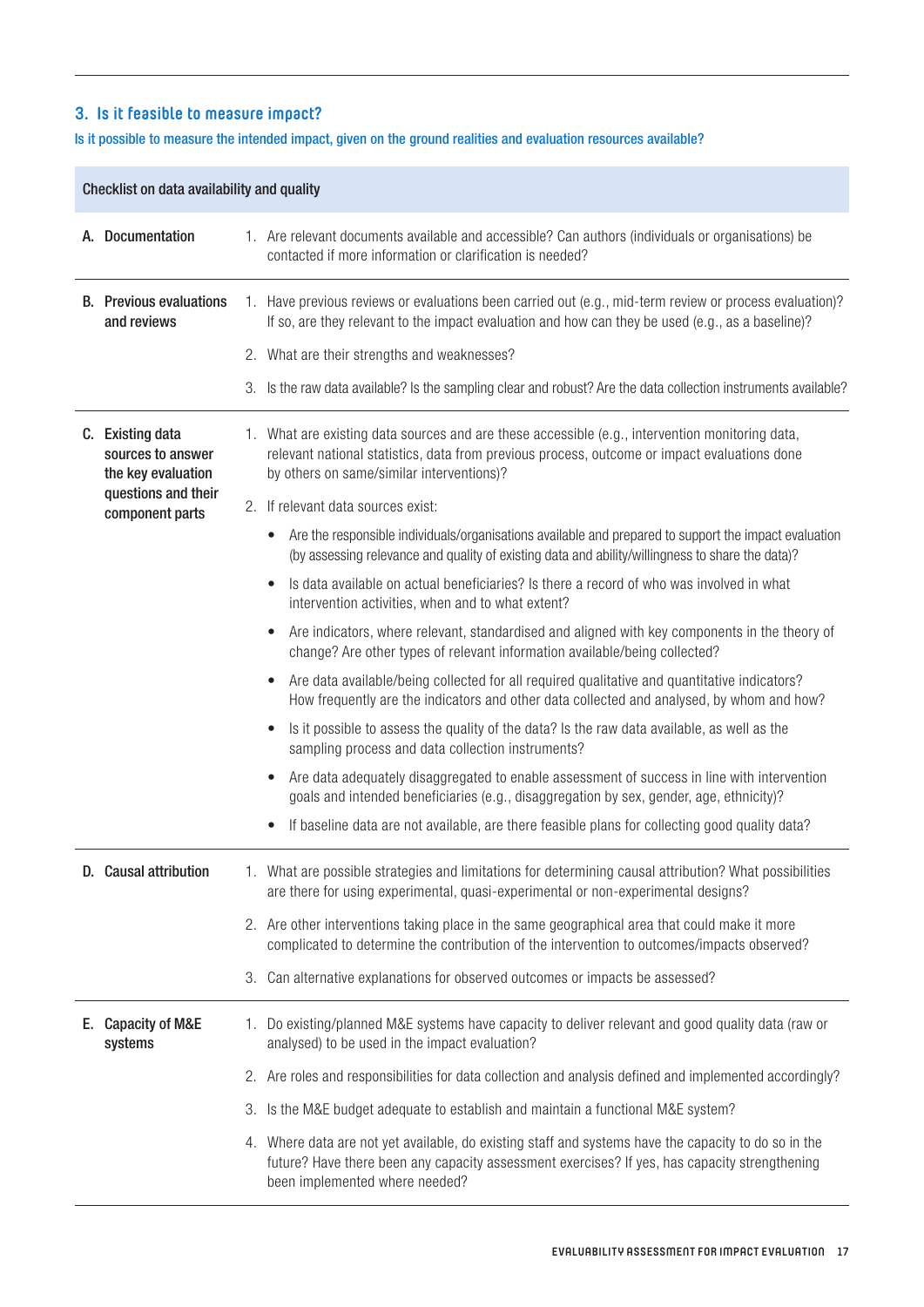#### Implementation considerations

This section is applicable in all cases, but requires urgent consideration if/when the impact evaluation is to take place imminently.

| А. | <b>Timing and</b><br>resources |             | 1. Has the intervention been implemented in a manner (i.e., duration, intensity, scale) that impact can<br>be expected and useful lessons extracted?                                                            |
|----|--------------------------------|-------------|-----------------------------------------------------------------------------------------------------------------------------------------------------------------------------------------------------------------|
|    |                                |             | 2. Are there any major external events (e.g., elections, seasonal changes) during the planned impact<br>evaluation that may affect its feasibility?                                                             |
|    |                                |             | 3. Are the necessary resources available for the impact evaluation (e.g., adequate funding, adequate<br>time in-country and within the intervention's activity schedule)?                                       |
|    |                                |             | 4. Are evaluators with the necessary skills available? Have potential conflicts of interest been made<br>explicit and appropriately dealt with, where needed?                                                   |
|    |                                |             | 5. Are there intervention expansion plans that might interfere with the impact evaluation or which<br>might be taken advantage of during an impact evaluation?                                                  |
| B. | Coordination<br>requirements   |             | 1. Which beneficiaries, donors, government departments, NGOs, CBOs, and/or research institutions<br>need to be involved in the impact evaluation?                                                               |
|    |                                |             | 2. What mechanisms for coordination are possible? Have they been discussed and agreed? Are roles<br>and responsibilities clear?                                                                                 |
| C. | <b>Ethical issues</b>          | $1_{\cdot}$ | What ethical issues exist? Are they known or knowable? Can they be addressed adequately and in<br>a timely manner?                                                                                              |
|    |                                | 2.          | What constraints will ethical issues impose?                                                                                                                                                                    |
|    |                                | 3.          | What ethical guidelines are in place? How will arising ethical issues be dealt with and by whom?                                                                                                                |
|    | D. Risks                       |             | 1. Are major risks to the evaluation identified and discussed (e.g., physical security risks, weather<br>constraints)? Are staff and key stakeholders likely to be present, or absent (on leave or secondment)? |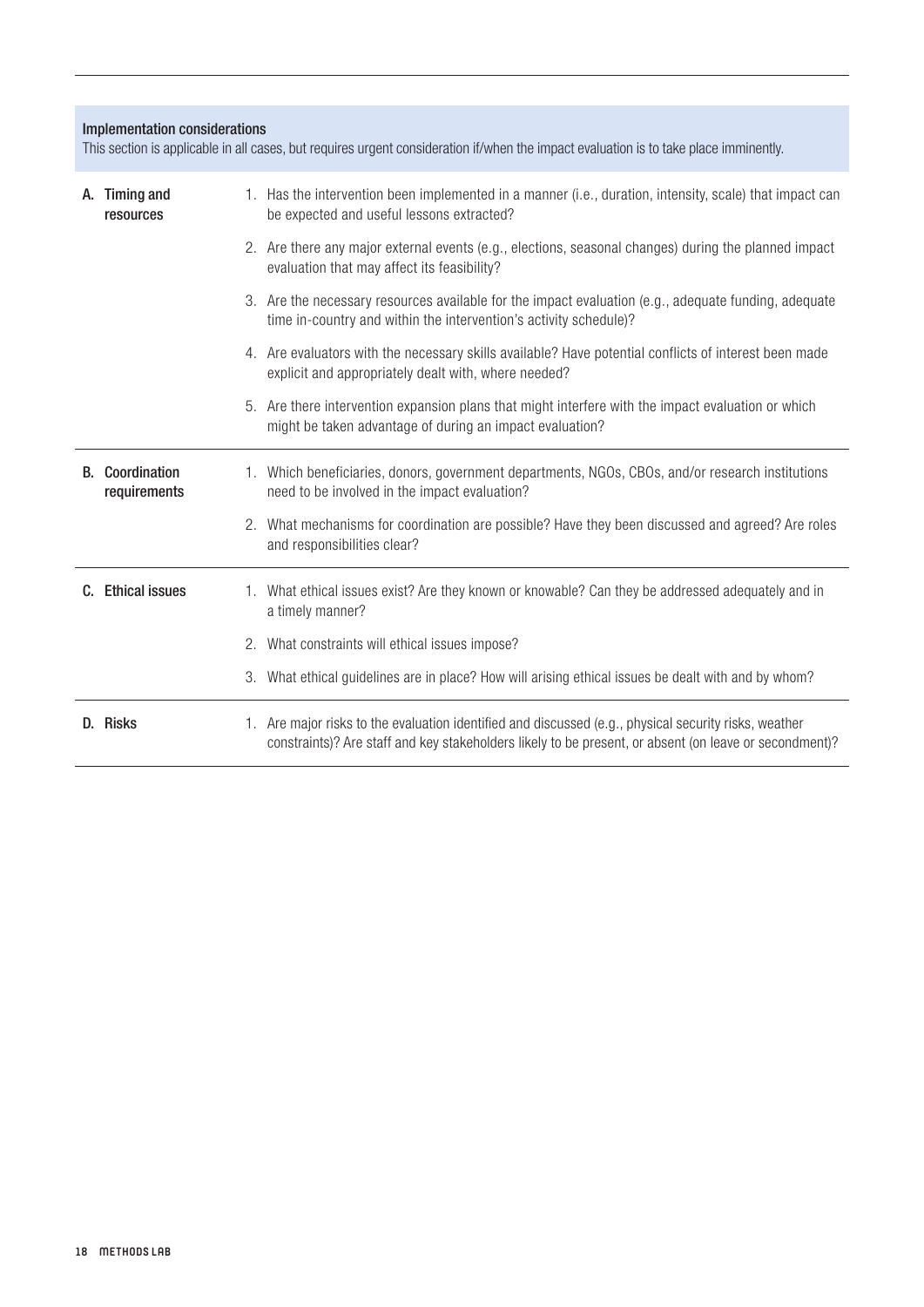| Decision support                                       |                                                                                                                                                                                                                                                                                                                                                                     |  |  |  |
|--------------------------------------------------------|---------------------------------------------------------------------------------------------------------------------------------------------------------------------------------------------------------------------------------------------------------------------------------------------------------------------------------------------------------------------|--|--|--|
| <b>Proceed with</b><br>impact evaluation               | No major barriers exist<br>• The impact evaluation is feasible both from a design perspective (with viable options available to<br>ensure useful and credible results) as well as from a logistical perspective.                                                                                                                                                    |  |  |  |
| <b>Proceed but</b><br>address critical<br>issues first | Impact evaluation is assumed feasible in the near future<br>• There are some data quality, financial, logistical and/or capacity issues, but they can be resolved<br>by strengthening existing M&E systems or providing additional resources for impact evaluation.                                                                                                 |  |  |  |
| Do not proceed<br>with impact<br>evaluation            | Critical barriers cannot be addressed easily or in a timely manner<br>• Capacity, financial resources, timing and/or a severe risk do not allow for the evaluation to take<br>place in the near future. Substantial investments need to be made to correct any gaps, and<br>adverse circumstances need to change considerably before any evaluation can take place. |  |  |  |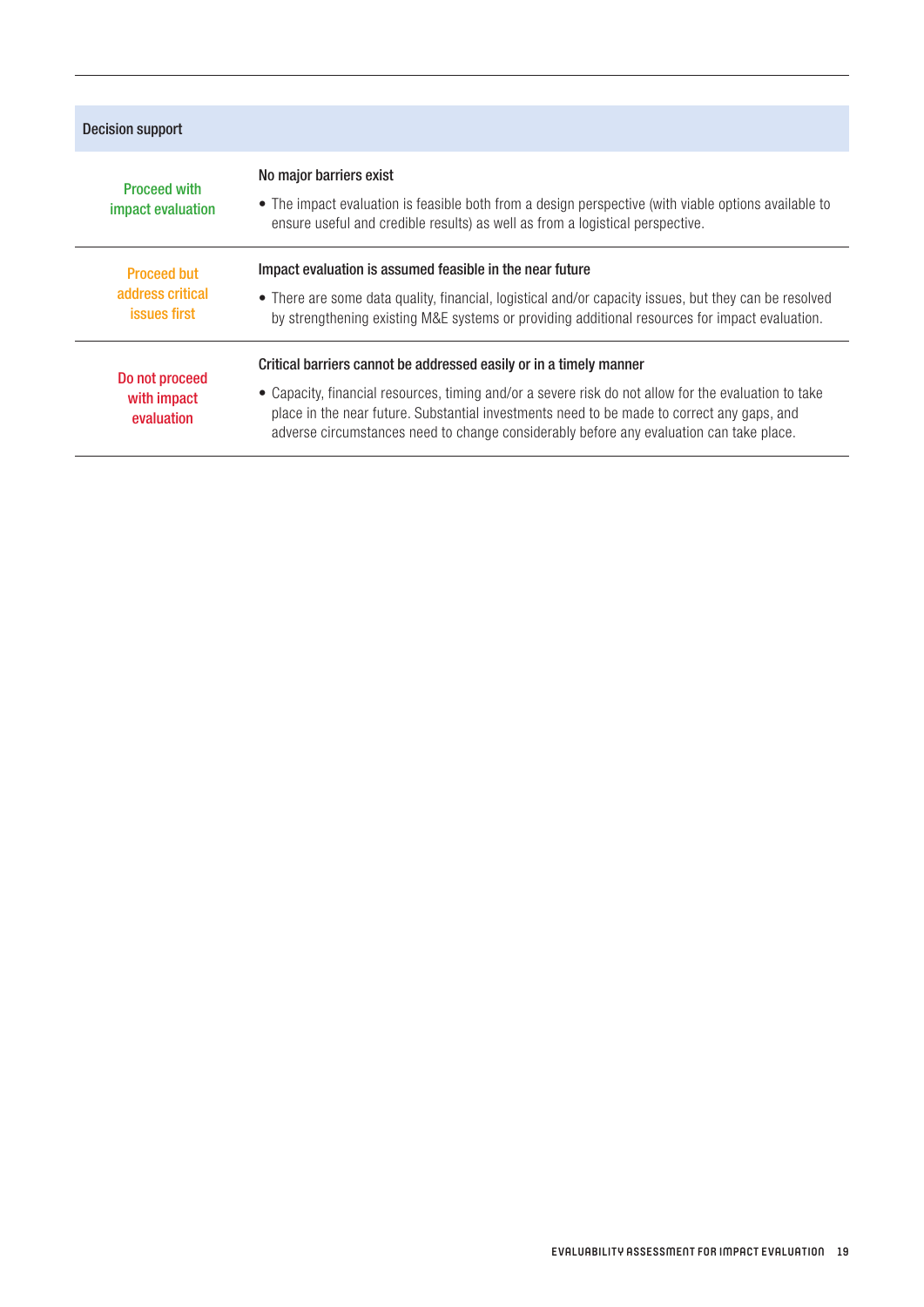# <span id="page-21-0"></span>**5. What happens after the assessment?**

The result of an evaluability assessment will rarely give a green light in all areas assessed. Hence, the decision to proceed or not with the impact evaluation is, ideally, negotiated with the key users of the assessment results.

To ensure transparency and facilitate discussions with key stakeholders, the evaluability assessment report should provide information on the methods used for the assessment and sufficient details about the evidence obtained in order to substantiate the recommendations.

All of the issues specified as relevant on the checklist should be addressed. Issues that are not addressed, should be identified and a justification provided. Structuring the assessment report according to these detailed issues may be overwhelming for users, who are mostly interested in the key findings and recommendations. Therefore, the appendices can be used to provide full detail where needed (this is also important for transparency).

As with any study, confidentiality of the information provided by key informants needs to be carefully considered and addressed. In addition, some of the issues uncovered in an evaluability assessment are sensitive. Thus, the evaluators need to consider how to report issues and/or what information to make publicly available.

Once a draft report is produced, the evaluators can use this as the basis for a detailed discussion with relevant stakeholders for verification, clarification and finalisation of the information. The report findings and recommendations can then be used to develop the Terms of Reference for the actual impact evaluation if a go-ahead is decided, or an action plan to address the identified challenges before proceeding.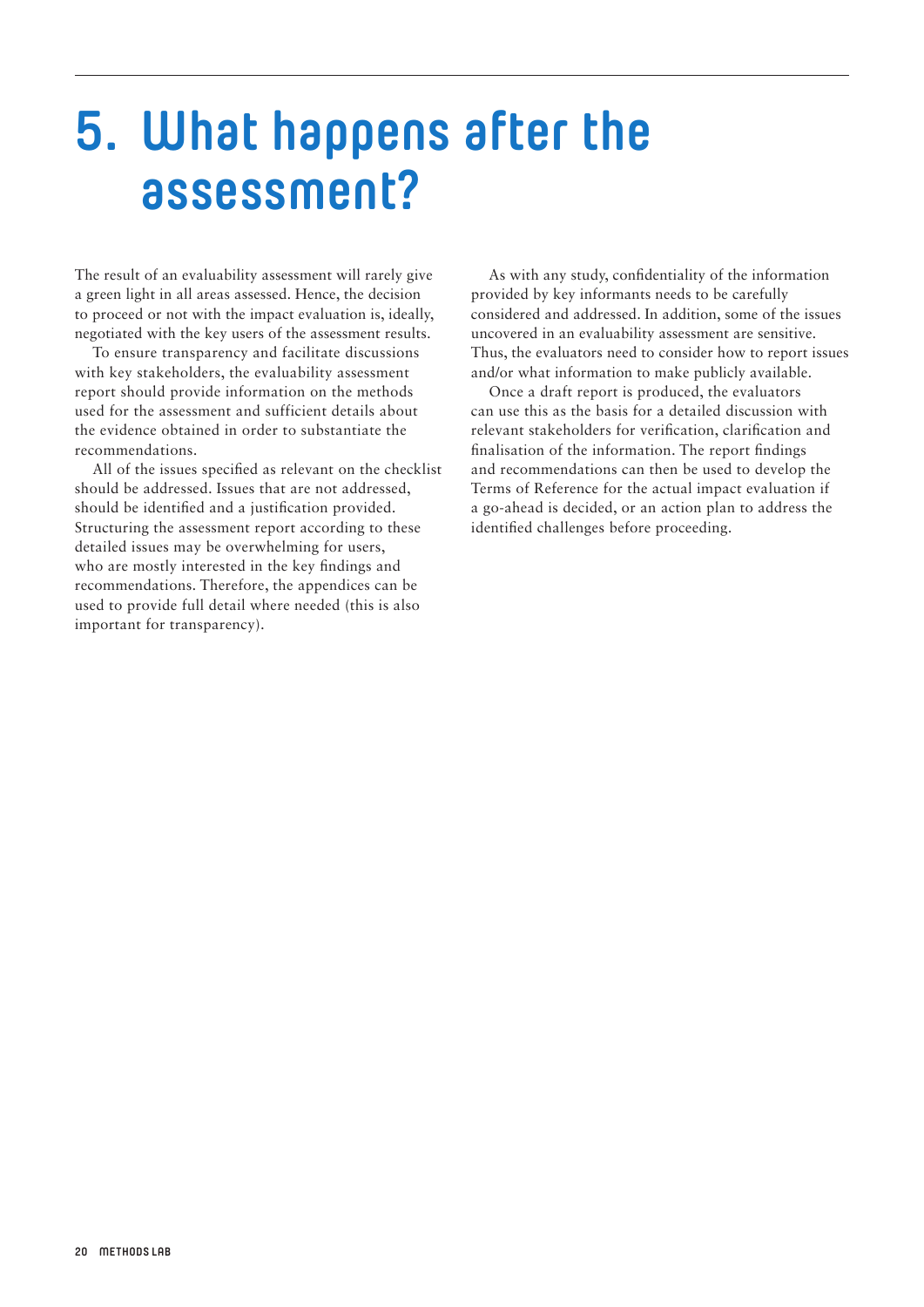# <span id="page-22-0"></span>**6. Lessons learned from practice**

This guidance note is informed by practice. Here are some key lessons learned from using evaluability assessment for impact evaluation as part of the Methods Lab:

# **Purpose**

It is crucial to have clarity about the purpose of the evaluability assessment and expectations about<br>results. Lack of clarity at the outset may result in the end product not addressing the needs. It is<br>therefore important results. Lack of clarity at the outset may result in the end product not addressing the needs. It is therefore important to ask: why the assessment is being done; what kind of recommendations will need to be provided; and what will not be possible or necessary to do?

Even though there may be a shared interest between key stakeholders (such as funders, programme<br>managers, implementers) for an impact evaluation, the underlying motivations are not necessarily<br>the same. Getting more clarit managers, implementers) for an impact evaluation, the underlying motivations are not necessarily the same. Getting more clarity about the purpose of an impact evaluation during an evaluability assessment is beneficial to its scope and design, but it may require increased time or other resources for the assessment.

### **Information needs and decision-making processes**

The key to a successful evaluability assessment for impact evaluation is to be clear on who wants<br>what information, when and why. It should not be assumed that those whom the evaluators can<br>access easily are the key decisi what information, when and why. It should not be assumed that those whom the evaluators can access easily are the key decision-makers or users of the intended impact evaluation findings. Staff who implement the intervention may be most accessible, but may have different perspectives from other stakeholder groups, and may not have the authority to make and enforce decisions based on the evaluation findings.

It is critical that the key evaluation questions for the impact evaluation are determined and unpacked. Ideally, those conducting the evaluability assessment will have an opportunity to assess the validity of these questions, especially from a user/use perspective. Different stakeholders have different information needs, and different agendas may be accommodated in one impact evaluation. However, beware too much compromise: the result may be that none of the stakeholders' needs are fully satisfied, or even partially addressed.

While it is important to assess the availability and quality of existing information, it is important to<br>not to let this be the sole basis for deciding the key evaluation questions for the impact evaluation<br>There may also not to let this be the sole basis for deciding the key evaluation questions for the impact evaluation. There may also be a tendency to prioritise results that are more likely to be observed and/or easier to measure (such as agricultural yields) than results that are more difficult to assess (such as organisational or social change). It is important to be explicit about the criteria and processes for decision-making around prioritising information.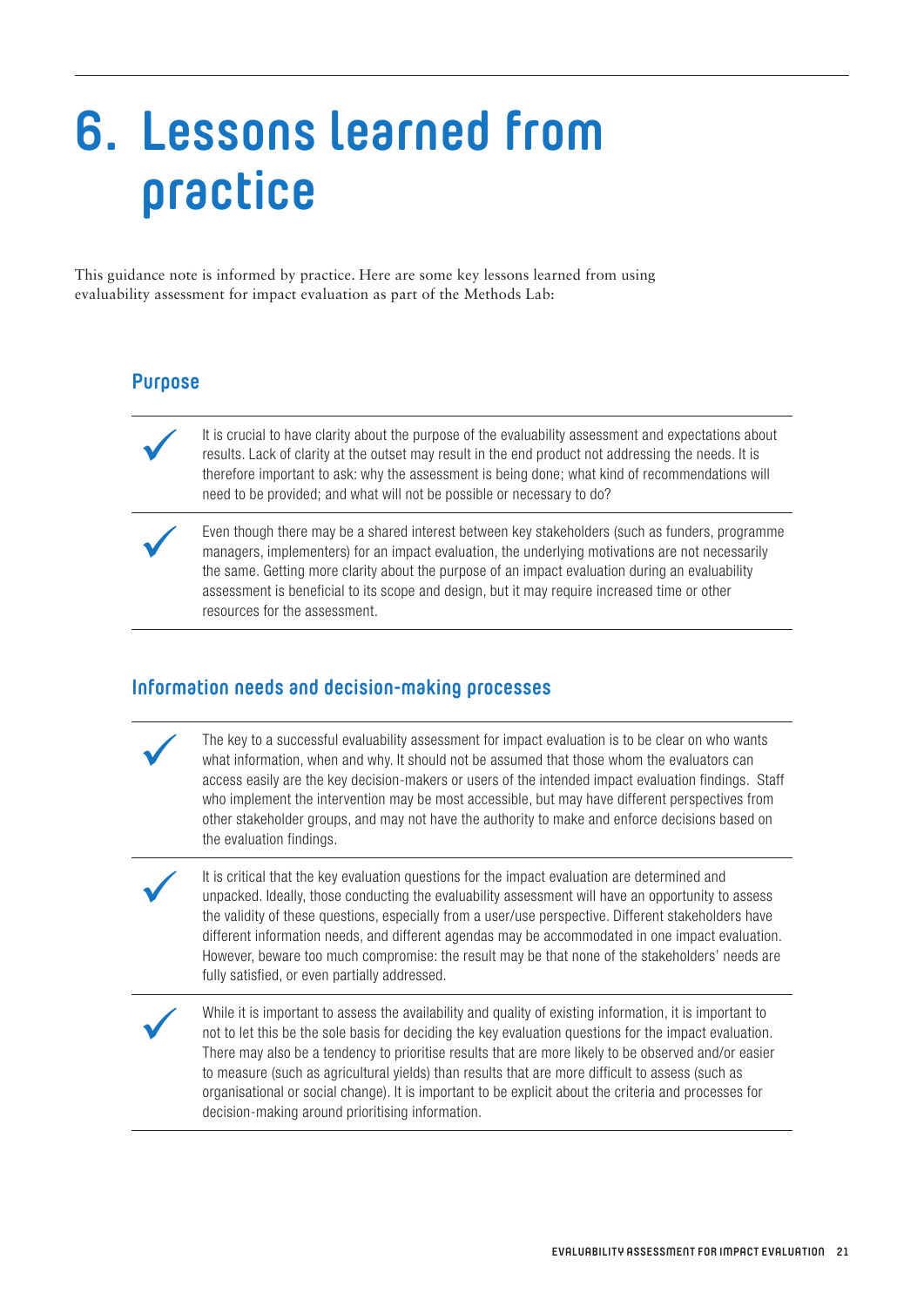# **Timing of the evaluability assessment**

When the assessment takes place at the beginning of the intervention, not all staff may be in place yet. Key informants who are available to interview therefore may not be those who will be involved in intervention implementation later on. This timing may have implications for the demand of the impact evaluation and prioritisation of the information needs. On the other hand, discussing impact evaluation at the start of an intervention can help managers and implementers to be aware of and address challenges in a timely manner. These challenges may include: adjusting implementation where needed; documenting contextual variables and unintended results; and documenting potential contamination in the case of a counterfactual design. Turnover of key decision-makers and implementing staff during the course of an intervention may affect the relevance of key evaluation questions and evaluation uses identified at an earlier stage.

# **Who should carry out the evaluability assessment**

While addressing evaluability can be integrated in the organisational processes, there is value to<br>evaluability assessments that are carried out by independent third parties and not managers or<br>those (likely to be) commiss evaluability assessments that are carried out by independent third parties and not managers or those (likely to be) commissioned to carry out the subsequent evaluation. Particularly, separate contracts should be considered for the evaluability assessment and the (potential subsequent) impact evaluation. This can help to avoid potential conflict of interest.

Having more than one person conducting the assessment may be beneficial, particularly when<br>there is a large or complicated intervention and/or many stakeholders. Multiple assessors may<br>also provide different perspectives a there is a large or complicated intervention and/or many stakeholders. Multiple assessors may also provide different perspectives and may pick up on different issues. However, the roles and responsibilities of different team members need to be clearly articulated and agreed to avoid confusion, or even potential tension.

### **How to do the evaluability assessment**

Most of the evaluability assessment questions cannot be answered by a document review alone,<br>thus interviews, discussions, meetings with key stakeholders are essential. Ideally, the assessme<br>should involve an 'on-the-groun thus interviews, discussions, meetings with key stakeholders are essential. Ideally, the assessment should involve an 'on-the-ground' visit to where the intervention is being/has been implemented. These requirements need to be considered in the resource allocation.

The theory of change is not always explicit, but it may be possible to construct it through reviewing programme documents and consulting stakeholders. The extent to which this activity is included in the evaluability assessment should be agreed upon from the outset, as it can be particularly time-consuming. In addition, there are often different understandings of what a theory of change constitutes and thus, this needs to be clarified. It may be helpful to conduct a workshop involving all relevant stakeholders.



ü A clear understanding of various stakeholders' roles, responsibilities and/or influences in the intervention is needed if this is not already explicit in the theory of change, and could include:

- Funders' expectations (specifically, those with ultimate decision-making power)
- The intervention team and its service delivery partners
- The users of the immediate outputs
- The beneficiaries, as well as those who might not be included or might be impacted negatively by the intervention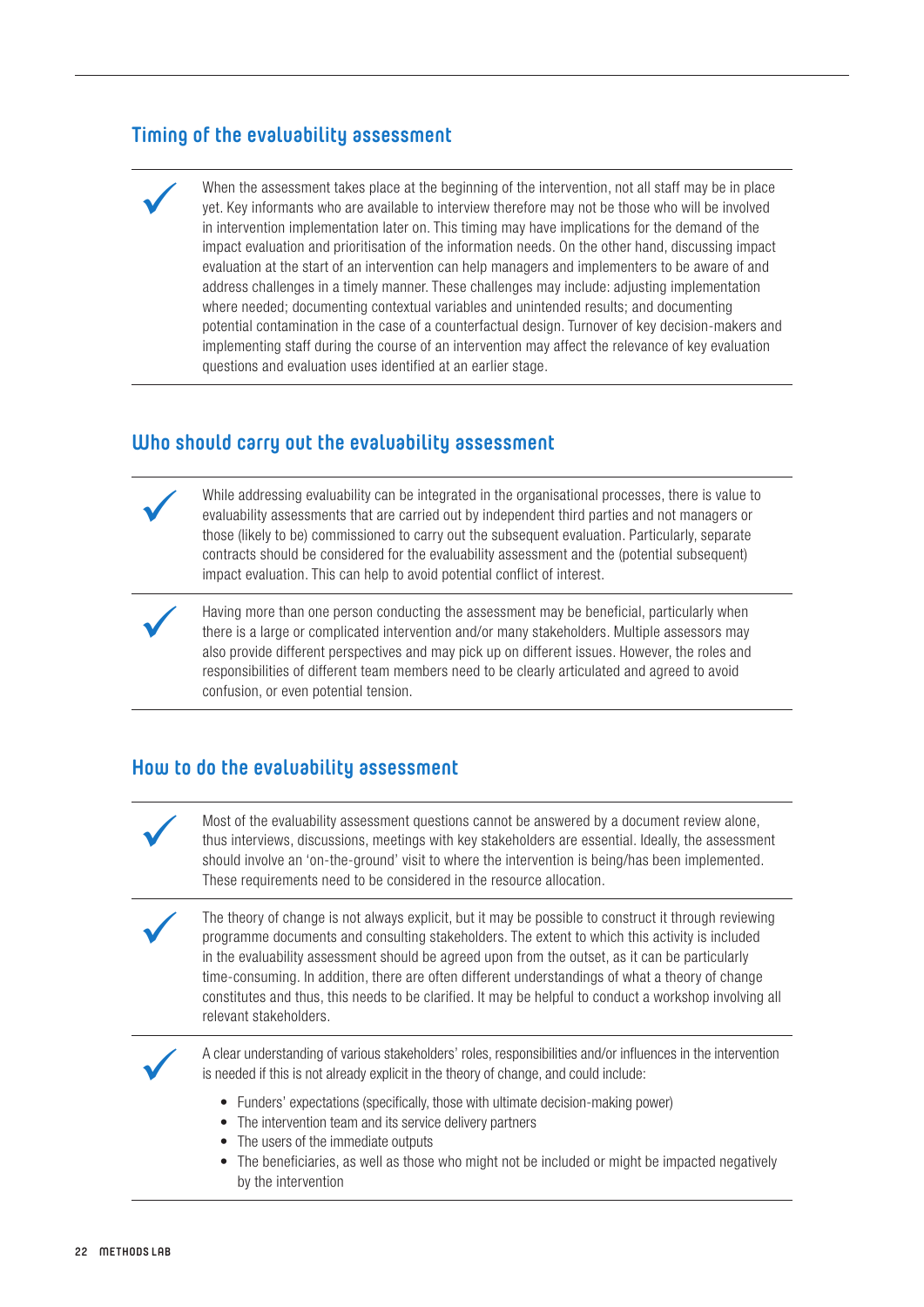# **Results and recommendations**

Based on the evaluability assessment, the assessment team may examine the feasibility of alternative<br>evaluation designs and provide information about their relative strengths and limitations, taking into<br>account the interv evaluation designs and provide information about their relative strengths and limitations, taking into account the intervention design, availability and quality of information and intended impact evaluation uses. However, the assessment team should not prescribe a particular evaluation design.

Answering the checklist questions is usually not about a simple 'yes' or 'no', but more likely involves addressing 'to what extent'. Often answers fall into the 'adequate' category, and final decisions need to be made abou addressing 'to what extent'. Often answers fall into the 'adequate' category, and final decisions need to be made about what information needs are prioritised over others and which of the relationships and assumptions in the theory of change will be the focus of the impact evaluation. One of the biggest challenges of an evaluability assessment that aims to propose alternative evaluation designs is how to make sure that recommendations about the multiple trade-offs are transparent and understood by all those who will be involved in the subsequent evaluation or will be using the evaluation findings.

In situations where there are many information needs, an explicit prioritising session with<br>stakeholders may be necessary. If this cannot take place face-to-face, then a virtual sessi<br>more difficult to organise, may still stakeholders may be necessary. If this cannot take place face-to-face, then a virtual session, albeit more difficult to organise, may still be beneficial. This should be facilitated by an independent person and should use clear criteria and set engagement rules.

## **Resources**

Ensure adequate time for the assessment; making judgements based on short visits or brief conversations is likely to lead to misguided findings.

Many of the questions in the checklist tool do not only require an in-depth understanding of<br>the intervention but also of the context and conditions within which the intervention operate:<br>This requires sufficient time for the intervention but also of the context and conditions within which the intervention operates. This requires sufficient time for the assessment. This upfront investment during the evaluability assessment is likely to reduce the cost of the subsequent impact evaluation, as it will be able to draw on the information gathered during the assessment.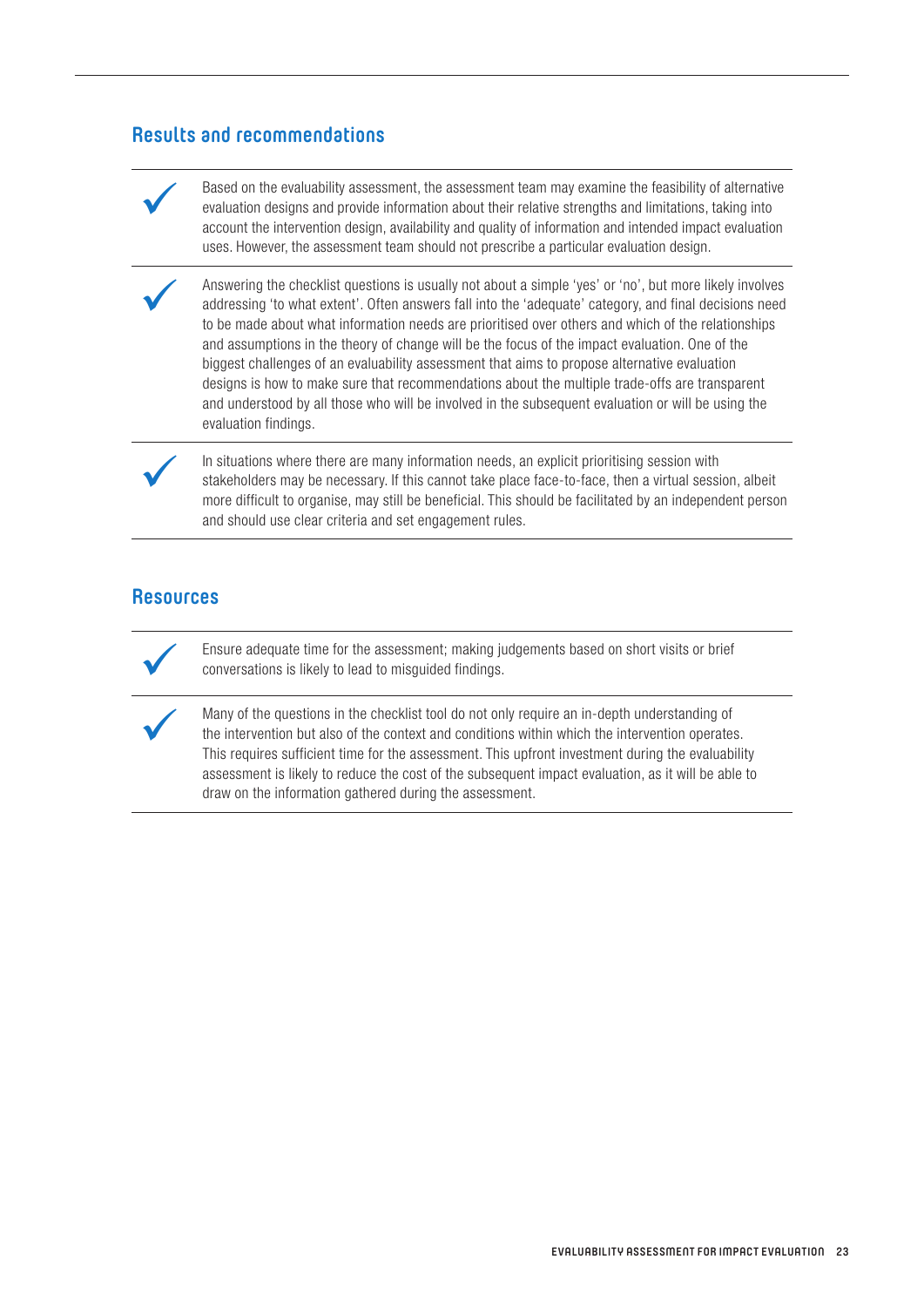# **7. Additional resources**

- BetterEvaluation (2015) 'Evaluability assessment.' BetterEvaluation [\(http://betterevaluation.org/themes/](http://betterevaluation.org/themes/evaluability_assessment) [evaluability\\_assessment](http://betterevaluation.org/themes/evaluability_assessment)).
- Davies R. (2013) 'Planning evaluability assessments. A synthesis of the literature with recommendations.' Working Paper 40. London, Department for International Development. [http://r4d.dfid.gov.uk/pdf/outputs/misc\\_InfoComm/61141-](http://r4d.dfid.gov.uk/pdf/outputs/misc_InfoComm/61141-DFIDWorkingPaper40-finalOct13.pdf) [DFIDWorkingPaper40-finalOct13.pdf](http://r4d.dfid.gov.uk/pdf/outputs/misc_InfoComm/61141-DFIDWorkingPaper40-finalOct13.pdf)
- Davies R. and Payne L. (2015) 'Evaluability Assessments: reflections on a review of the literature.' Evaluation (21): 216–231.<http://evi.sagepub.com/content/21/2/216.short>
- Dunn E. (2008). 'Planning for cost effective evaluation with evaluability assessment. Impact assessment primer series.' Publication #6. Washington DC: United States Agency for International Development. [http://pdf.usaid.gov/pdf\\_docs/](http://pdf.usaid.gov/pdf_docs/PNADN200.pdf) [PNADN200.pdf](http://pdf.usaid.gov/pdf_docs/PNADN200.pdf)
- UN Women Evaluation Unit (2009). *Guidance note on carrying out an evaluability assessment*. Evaluation Guidance Note Series, Nr 4. New York: UN Women. [http://erc.undp.org/unwomen/resources/guidance/Guidance%20Note%20](http://erc.undp.org/unwomen/resources/guidance/Guidance%20Note%20-%20Carrying%20out%20an%20Evaluability%20Assessment.pdf) [-%20Carrying%20out%20an%20Evaluability%20Assessment.pdf](http://erc.undp.org/unwomen/resources/guidance/Guidance%20Note%20-%20Carrying%20out%20an%20Evaluability%20Assessment.pdf)
- Trevisan M. and Walser T. (2015). *Evaluability assessment. Improving evaluation quality and use*. Thousand Oaks: Sage Publications, Inc.<http://www.sagepub.com/books/Book240728>